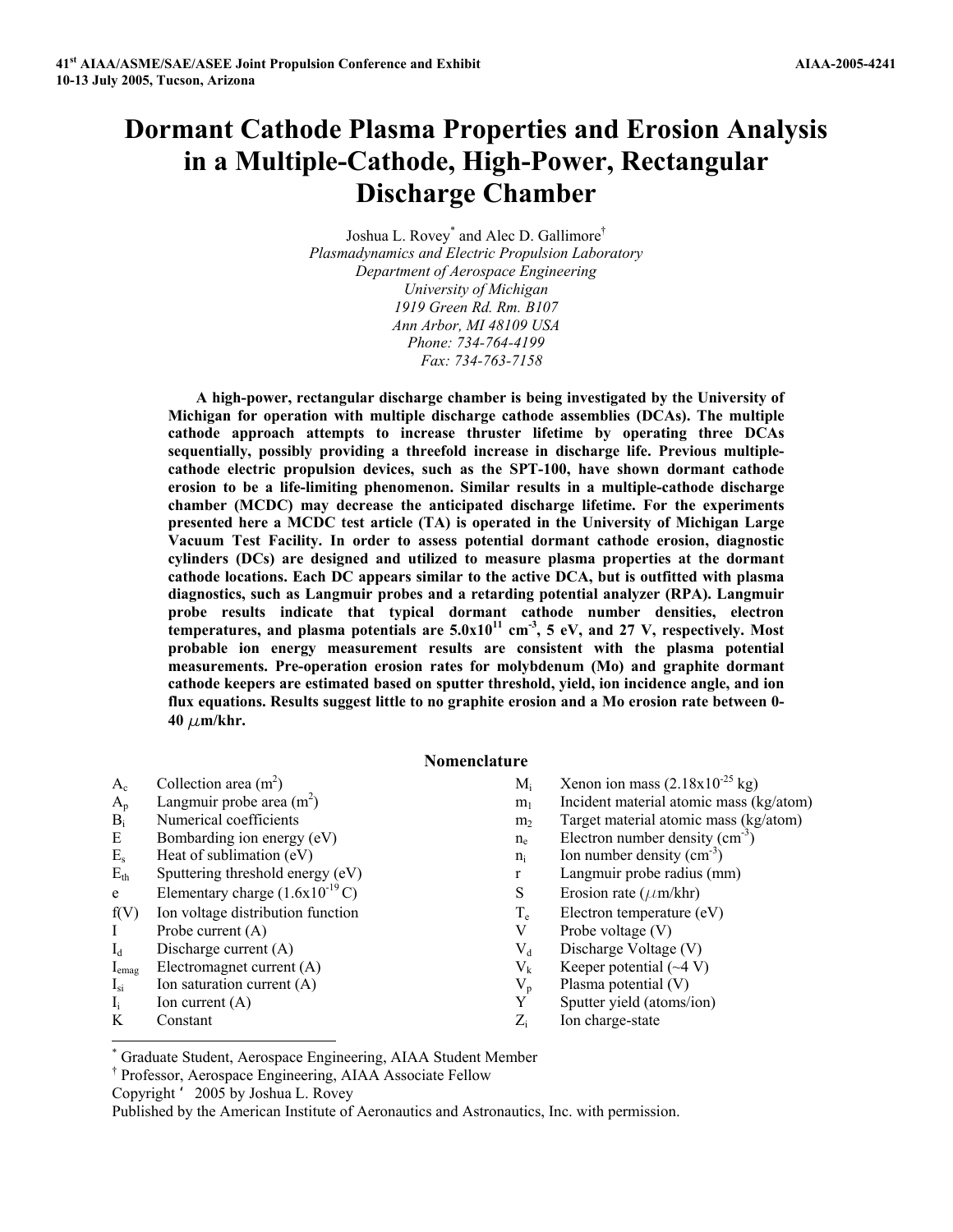$\Gamma_i$  Ion flux (ions/m<sup>2</sup>-s)

 $\rho_2$  Target material density (kg/m<sup>3</sup>)

- $\theta$  Ion incidence angle (degrees)
- $\lambda_D$  Debye length (cm)  $\zeta$  Non-dimensional current correction

## **Acronyms**

| 5PLP        | 5 planar Langmuir probe              | <b>MCDC</b>  | Multiple-cathode discharge chamber     |
|-------------|--------------------------------------|--------------|----------------------------------------|
| 7PLP        | 7 planar Langmuir probe              | Mo           | Molybdenum                             |
| <b>ACLP</b> | Axial cylindrical Langmuir probe     | <b>NEP</b>   | Nuclear electric propulsion            |
| APLP        | Axial planar Langmuir probe          | <b>NEXT</b>  | NASA evolutionary xenon thruster       |
| <b>CLP</b>  | Cylindrical Langmuir probe           | <b>NSTAR</b> | NASA solar electric propulsion         |
| DC          | Diagnostic canister                  |              | technology and applications readiness  |
| <b>DCA</b>  | Discharge cathode assembly           | OML          | Orbital motion limited                 |
| <b>GRC</b>  | Glenn Research Center                | PEPL         | Plasmadynamics and electric propulsion |
| <b>HARP</b> | High-speed axial reciprocating probe |              | laboratory                             |
| HiPEP       | High power electric propulsion       | <b>PLP</b>   | Planar Langmuir probe                  |
| JPL         | Jet Propulsion Laboratory            | <b>RPA</b>   | Retarding potential analyzer           |
| <b>LVTF</b> | Large vacuum test facility           | TА           | Test article                           |

# **I. Introduction**

ASA's Project Prometheus is advancing the future of space exploration by developing nuclear electric propulsion (NEP) technology for deep space missions. Ion thrusters are high-efficiency, high-specific impulse MASA's Project Prometheus is advancing the future of space exploration by developing nuclear electric propulsion (NEP) technology for deep space missions. Ion thrusters are high-efficiency, high-specific impulse propulsion can satisfy mission requirements will require long life, high-power, and high-specific impulse. NASA Glenn Research Center (GRC) has developed such an ion thruster through the High Power Electric Propulsion (HiPEP) project,<sup>1-3</sup> and is currently focused on designing the Herakles ion thruster with the NASA Jet Propulsion Laboratory (JPL). Because an ion thruster must operate continuously for perhaps as long as 7-14 years for Prometheus-class missions,4-6 assessing and increasing thruster lifetime is of foremost importance. Contemporary ion thrusters like the NASA Solar Electric Propulsion Technology and Applications Readiness (NSTAR) ion thruster are limited to ~30,000 hours (~3 years)<sup>7,8</sup> of operation and recent results suggest the NASA Evolutionary Xenon Thruster (NEXT) may have a comparable lifetime.<sup>9,10</sup>.

In order to increase thruster lifetime for Prometheus-class missions, the University of Michigan Plasmadynamics and Electric Propulsion Laboratory (PEPL) is investigating an ion thruster that utilizes three sequentially operated discharge cathodes. With this approach, a new discharge cathode is ignited when the previous one fails. Ideally, this approach will increase thruster discharge lifetime threefold, making longer mission times feasible.

The state-of-the-art in multiple cathode electric propulsion devices consists of two previous research endeavors: a double cathode ion thruster developed by Hughes Research Laboratories,<sup>11</sup> and the Stationary Plasma Thruster,  $SPT-100<sup>12</sup>$  In order to reduce the bombardment of high-energy ions on a single cathode operated at large discharge currents, the Hughes Research Laboratories developed a discharge chamber containing two hollow cathodes. Operation of the discharge chamber was accomplished with both cathodes operating together at multiple discharge conditions, including low-discharge-current idling and operation with and without beam extraction. However, the cathodes were placed inside a plenum to facilitate uniform electron distribution, which caused significant increases in ion production cost. In fact, the plenum walls collected more ion current than was extracted in the ion beam.<sup>11</sup>

Results from a 5700 hour life test of the SPT-100 at JPL showed that an operating cathode can cause significant erosion of the non-operating cathode, thus reducing overall lifetime.<sup>13-15</sup> Specifically, propellant leaking through the inactive cathode created a "glow" discharge that produced enough ions to cause significant erosion of the dormant cathode. The unused cathode actually eroded at the higher rate. Eliminating the "glow" discharge may reduce the dormant cathode erosion, but results still indicate the inactive cathode collects an order of magnitude higher current density than the active cathode.<sup>15</sup>

Because of the results obtained during the SPT-100 life test, the potential erosion of a dormant cathode inside a multiple-cathode discharge chamber (MCDC) must be investigated. If the dormant cathodes inside an MCDC have reduced lifetimes due to pre-operation erosion, ion thruster lifetime may not increase as much as expected. In order for discharge lifetime to increase by a factor of three for a triple-cathode MCDC, dormant cathode pre-operation erosion must be eliminated or fundamentally absent. With this in mind, PEPL is studying the near dormant cathode plasma properties in an MCDC to determine if the lifetime of these cathodes is affected. PEPL has designed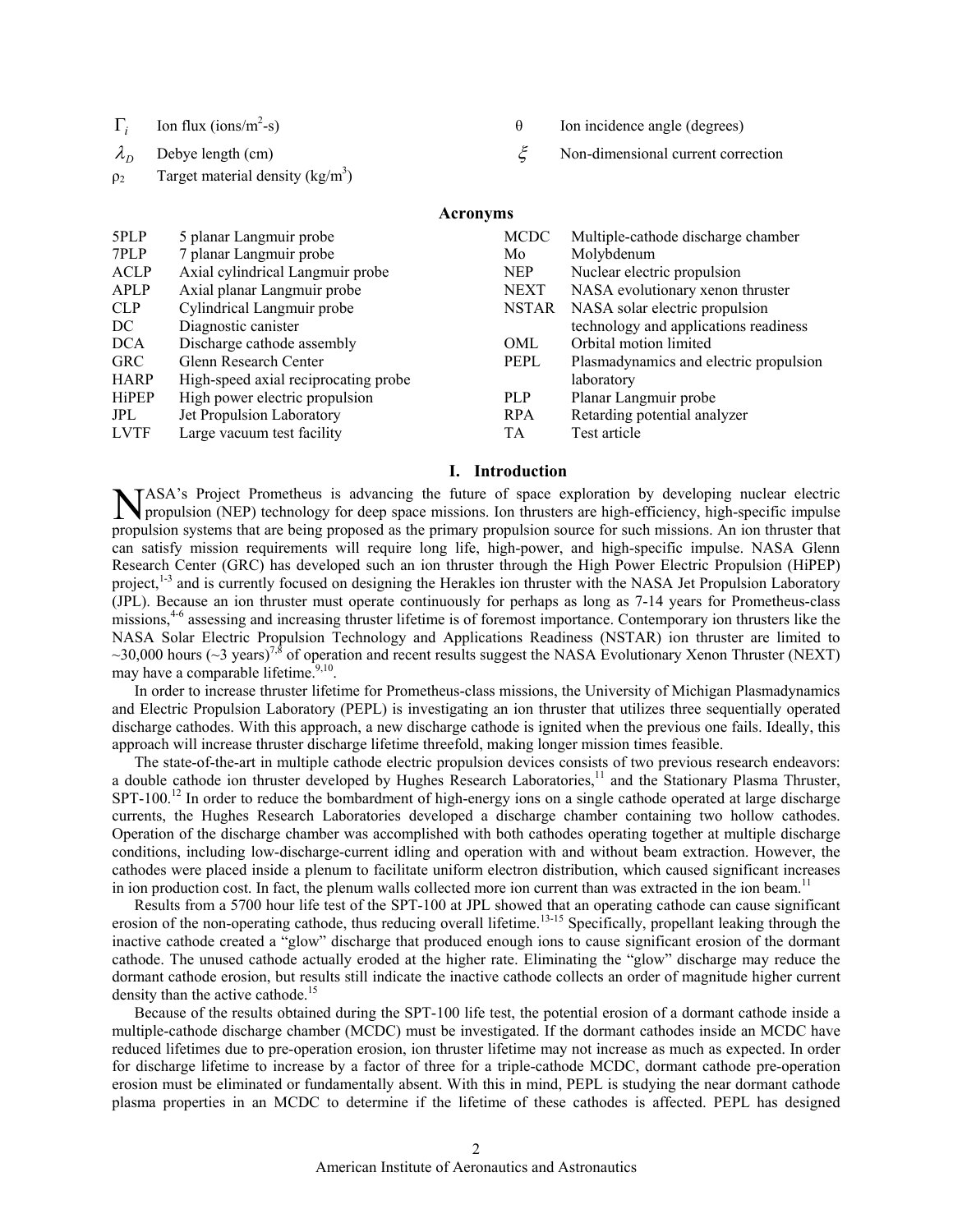diagnostic canisters (DCs) similar to the active discharge cathode assembly (DCA), but outfitted with plasma diagnostics, such as Langmuir probes and a retarding potential analyzer. Each DC is operated inside a MCDC to determine plasma properties at the dormant DCA locations. The following sections describe the experimental apparatus, data analysis procedure, results, erosion analysis, and conclusions for this series of experiments.

# **II. Experimental Apparatus and Setup**

#### **A. Vacuum Facility**

The University of Michigan Large Vacuum Test Facility (LVTF) is used for all experiments presented. The LVTF is a stainless-steel vacuum chamber with a diameter of 6 m and a length of 9 m. In order to reach high vacuum, the facility employs seven CVI TM-1200 re-entrant cryopumps, each of which is surrounded by an  $LN<sub>2</sub>$ baffle. The cryopump system can be operated with any number of pumps in use. For the experiments described here only two cryopumps are operated, which yields a base pressure of  $5.2x10^{-7}$  Torr. The chamber pressure is monitored using two hot-cathode ionization gauges, an external and a nude gauge. Pressure measurements from the gauges are corrected for xenon using the known base pressure on air and a correction factor of 2.87 for xenon as described in Ref. 16. Corrected pressure for the nude ion gauge is reported as the background pressure in the chamber. A recent investigation of the pressure inside the LVTF during Hall thruster cold-flow operation has shown that the nude gauge provides better agreement with the true pressure of the facility.17 Corrected operating pressures for all experiments reported here are below  $4.2x10^{-6}$  Torr on xenon. For more facility information see Ref. 17.

# **B. MCDC Test Article (TA)**

The MCDC test article (TA) is assembled as described in Ref. 18. An electromagnet and a NEXT DCA are

mounted to the backplate of the MCDC. An ion collection grid is mounted at the ion extraction plane because the MCDC is operated as a simulated ion thruster without beam extraction.<sup>19</sup> Attachment of the ion collection grid, the electromagnet, and the NEXT DCA to the MCDC is referred to as the MCDC test article (TA) or simply, TA. In addition to this setup, DCs are attached at the two dormant cathode locations. A schematic of the TA along with the chosen coordinate system is shown in Figure 1.

The general electrical setup of the TA is nearly identical to that described by  $Brophy<sub>19</sub><sup>19</sup>$  however, in this case an ion collection grid is utilized as the ion collection surface instead of high-voltage ion optics. The TA is operated with a 30 A discharge current, cathode common biased +25 V with respect to ground, and a collection grid bias of 20 V below cathode common.

For the experiments presented here various electromagnet, DCA, and DC connectivity configurations are investigated. Most notably the DCA is operated at the left, center, and right locations for electromagnet currents of  $0$  A,  $+5$  A, and  $+10$  A. Furthermore, each of the DCs is operated both electrically connected and electrically isolated (disconnected) from the TA. During electrically connected operation the DC "cathode" is connected to cathode common and the "keeper" is connected to the anode through a 10 kOhm resistor. A summary of the TA operational configurations is shown in Appendix A. Further information regarding TA operation is described in Ref. 18.





**Figure 1: Coordinate system for the TA.**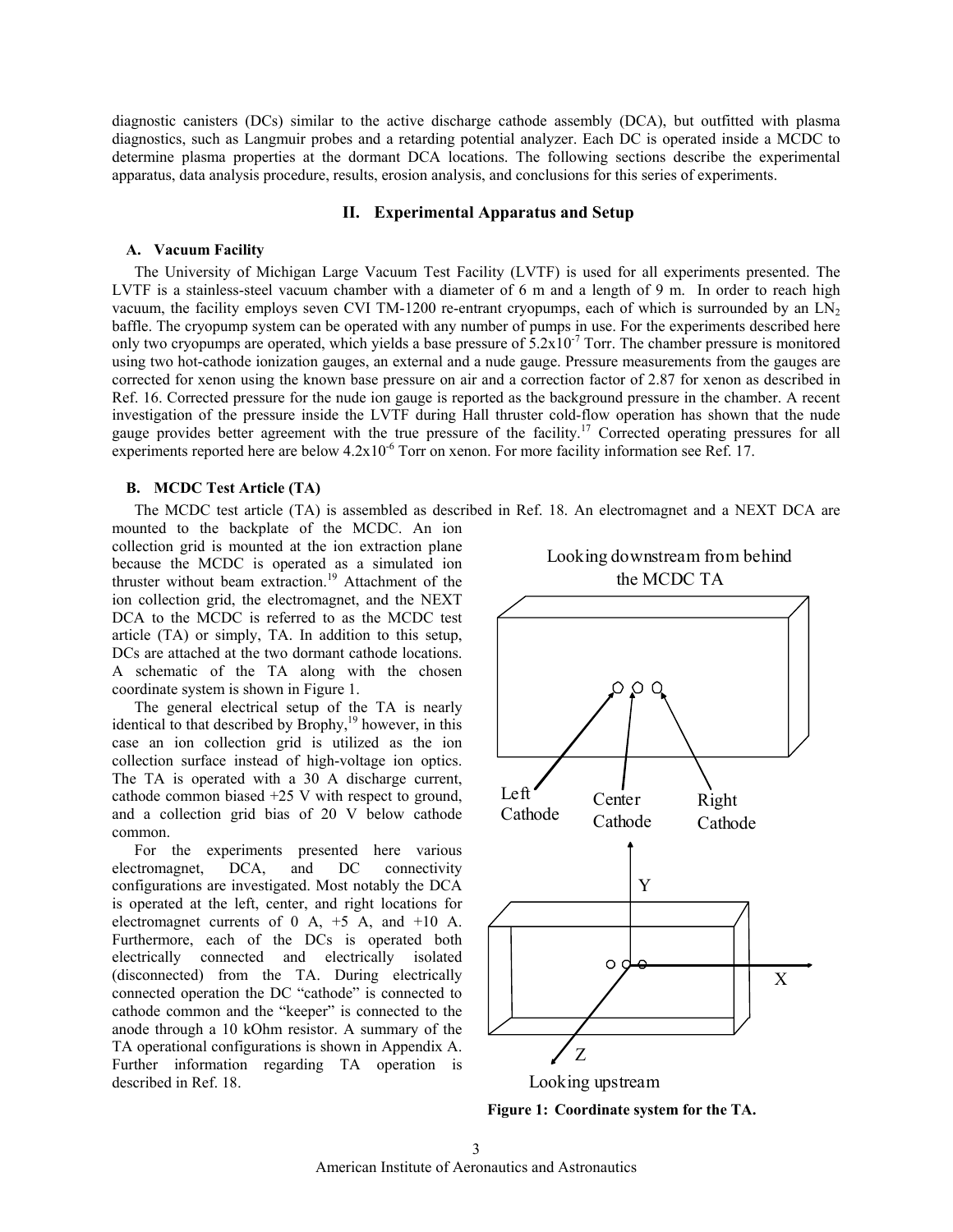Reference 18 describes TA operation for left and center DCA operation, but not for right DCA operation. Data presented here represents the initial operation of the TA with a right DCA. Assuming symmetry of the TA, operational flowrates for the right DCA are assumed equivalent to those obtained for left DCA operation. During right DCA operation TA performance is monitored and determined to be within 10% of the left DCA performance. Discharge voltage for right DCA operation is noticed to be  $\sim$ 1 V higher. An explanation is not attempted.

## **C. Diagnostic Canisters (DCs)**

Dormant cathode plasma properties are analyzed by designing and implementing DCs that appear similar in size and shape to the active DCA. This ensures that the TA plasma interacts with the DCs similarly to a dormant DCA. Five different DCs are presented in this paper; a 5 planar Langmuir probe DC (5PLP-DC); a 7 planar Langmuir probe DC (7PLP-DC); an axial planar Langmuir probe DC (APLP-DC); an axial cylindrical Langmuir probe DC (ACLP-DC); and a retarding potential analyzer DC (RPA-DC). The following sections describe the design, fabrication, and operation of each of the DCs.

# *1. 5 Planar Langmuir Probe (5PLP – DC)*

Two 5PLP-DCs are fabricated to make plasma property measurements at the two dormant cathode locations internal to the TA. Each DC appears similar to the active NEXT-DCA, however, each DC "keeper" is outfitted with 5 planar Langmuir probes at different spatial locations as shown in Figure 2. A cylindrical copper "keeper" is attached to a Macor insulator to form the base of the DC. The 5PLP-DCs do not contain a "cathode" electrode. Ten planar Langmuir probes (PLPs) are constructed of 0.16 cm (0.063") diameter tungsten wire surrounded by a 0.32 cm (0.13") outer diameter alumina tube yielding a probe area of  $2.01 \text{ mm}^2$ . Each PLP is inserted axially into the DC such that the probe collecting surface is flush with the "keeper" faceplate. 5 PLPs are placed into each of the two DCs in a symmetrical pattern with each probe spaced 0.64 cm (0.25") from the centerline axis. Ceramic epoxy is utilized to construct the probes, as well as to mate the probes, "keeper", and Macor insulator. Finally an aluminum mounting flange is utilized to attach the DC to the TA at one of the dormant cathode locations. This device is called a 5PLP-DC.



**Figure 2: a) Schematic of the 5PLP-DC. b) Probe locations on the 5PLP-DC "keeper" faceplate. c) Electrical schematic of the planar Langmuir probes.** 

Each probe is connected to the biasing power supply through a 100 Ohm shunt resistor as shown in Figure 2. Each probe bias voltage is set with the bias supply and the corresponding voltage drop across the shunt resistor is measured. Collected current is calculated by dividing the measured voltage drop by the shunt resistance. In this way the I-V characteristic for each probe is determined. Only one of the 5PLP-DCs is utilized during left DCA and center DCA operation because the RPA-DC is placed at the other dormant cathode location. Both 5PLP-DCs are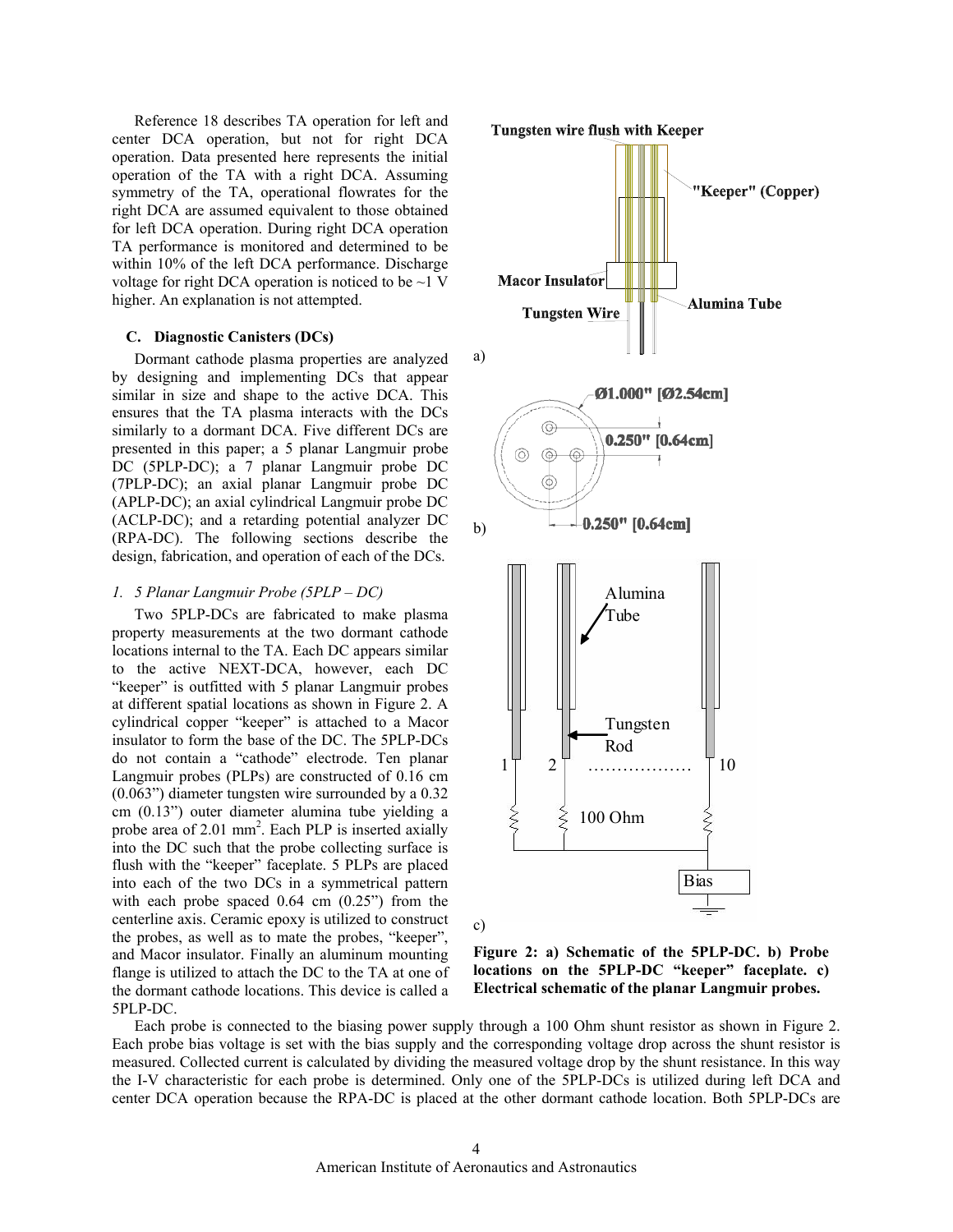utilized during right DCA operation. Data are acquired with electromagnet currents of 0 A, 5 A, and 10 A, as well as with the DC electrically connected and electrically isolated from the TA. During electrically connected operation the "keeper" is connected to the anode through a 10 kOhm resistor. As mentioned above, the 5PLP-DC does not have a "cathode" electrode.

## *2. 7 Planar Langmuir Probe (7PLP – DC)*

Two 7PLP-DCs are also fabricated to make plasma property measurements at the two dormant cathode locations. The 7PLP-DCs are constructed identical to the 5PLP-DCs, except 7 probes are utilized instead of 5. A photograph of a 7PLP-DC is shown in Figure 3. Fourteen PLPs are constructed of 0.080 cm (0.031") diameter tungsten wire surrounded by a 0.16 cm (0.063") outer diameter



**Figure 3: Photograph of the 7PLP-DC**

alumina tube yielding a probe area of  $0.503$  mm<sup>2</sup>. Electrically each of the probes is connected the same as the probes in the 5PLP-DCs shown in Figure 2, except a total of 14 probes and shunt resistors are utilized. 7PLP-DC I-V characteristics are obtained by the same procedure described for the 5PLP-DCs. Both of the 7PLP-DCs are utilized during left, center, and right DCA operation. Data are acquired for the same operational configurations as the 5PLP-DCs. Because the probes are not symmetric about the DC centerline axis, during experimental testing one of the 7PLP-DCs is oriented with the TA y-axis and the other is oriented with the TA x-axis.

# *3. Axial Planar Langmuir Probe (APLP – DC)*

The axial planar Langmuir probe (APLP) DC appears similar in size and shape to the active NEXT-DCA. Concentric "cathode" and "keeper" tubes are constructed of copper and held in place by a Macor insulator. "Keeper" and "cathode" orifice diameters are chosen to be identical to the active NEXT-DCA. A Macor insulator is utilized to hold the "keeper" and "cathode" at the required spacing. Two PLPs are constructed of 0.25 mm (0.010") diameter tungsten wire housed in a 1.24 mm  $(0.049)$  outer diameter alumina tube yielding a probe area of 0.049 mm<sup>2</sup>. Each PLP is 17.8 cm (7.0") long and is inserted through the DC "cathode" tube to extend along the positive z-axis of the TA. The probe is concentric with the "cathode" and "keeper" tubes and is moved axially with respect to the "cathode" orifice. A 5.1 cm (2.0") alumina guide tube is inserted in the "cathode" tube to assist the PLP in passing through the "cathode" and "keeper" orifices. This setup allows the planar probe to be positioned over a 12.7 cm  $(5.0)$ " range  $(10.2 \text{ cm } (4.0)$ " external and  $2.5 \text{ cm } (1.0)$ " internal to the "cathode"). This setup is referred to as the APLP-DC. A schematic of the APLP-DC is shown in Figure 4.

Langmuir probe I-V characteristics are obtained at various axial locations to determine axial plasma properties at the dormant cathode locations. APLP-DC data are obtained for both left and center DCA operation with the electromagnet at 0 A, 5 A, and 10 A. APLP-DC data are not obtained for right DCA operation due to time constraints. The APLP-DC is operated both electrically connected and electrically isolated from the TA. During electrically connected operation, the APLP-DC "cathode" is connected to cathode common and the "keeper" is connected to the anode through a 10 kOhm resistor.

#### *4. Axial Cylindrical Langmuir Probe (ACLP – DC)*

Axial cylindrical Langmuir probe (ACLP) DC construction and appearance is nearly identical to the APLP-DC. In this case, however, a cylindrical Langmuir probe (CLP) is utilized. Two CLPs are constructed of 0.25 mm (0.010") diameter tungsten wire housed in a 1.24 mm (0.049") outer diameter alumina tube with the tungsten extending 3.2 mm (0.13") beyond the tube. This yields a probe area of 2.56 mm<sup>2</sup>. Each of the CLPs is 15.2 cm  $(6.0)$ <sup>"</sup>) long and the probe is positioned over a 10.2 cm  $(4.0)$  range  $(7.6 \text{ cm } (3.0)')$  external and  $2.5 \text{ cm } (1.0)')$  internal to the "cathode"). ACLP-DC data are obtained for the same operational configurations as the APLP-DC. However, right DC axial profiles are not obtained due to time constraints.



**Figure 4: Schematic of the APLP-DC**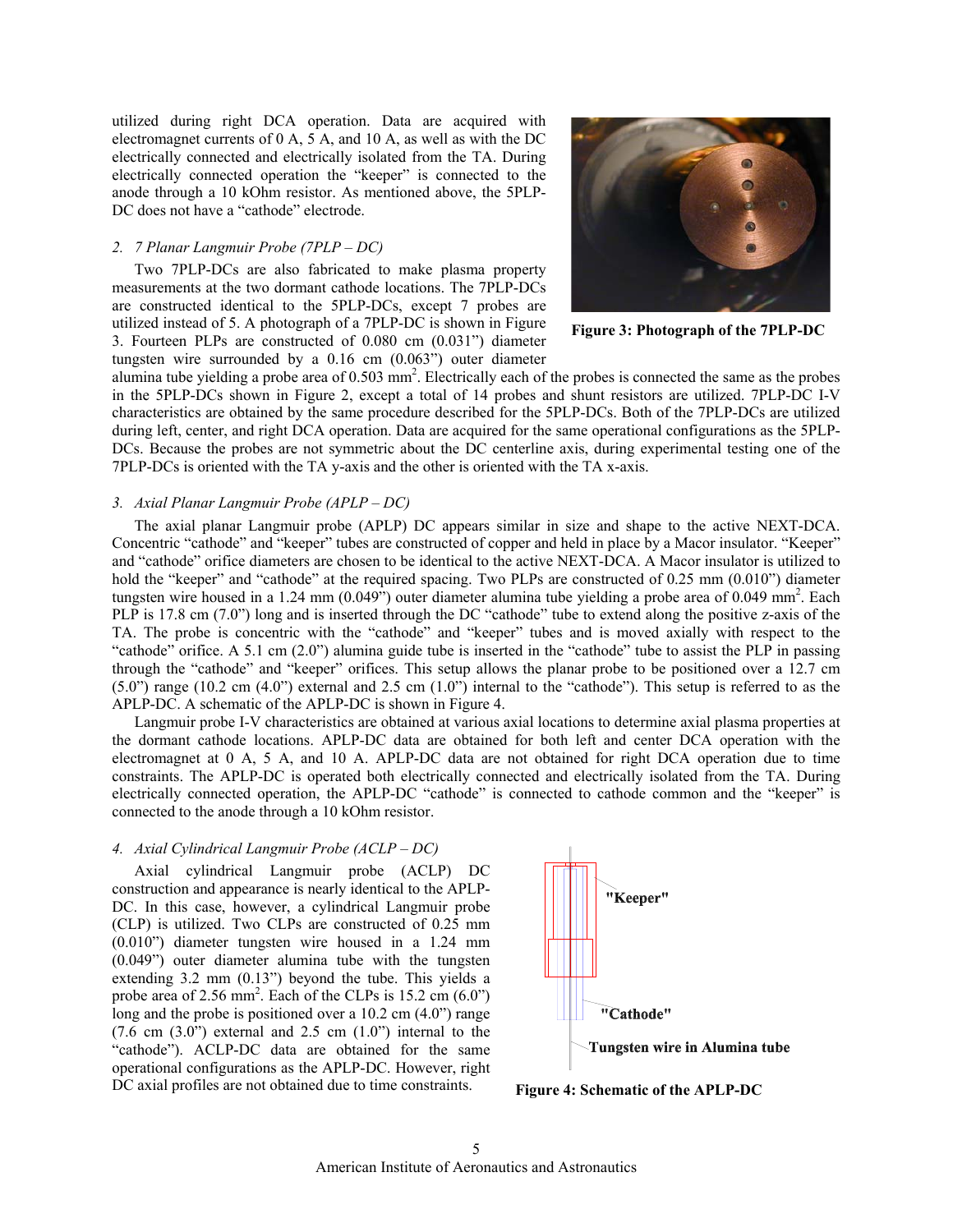## *5. Retarding Potential Analyzer (RPA – DC)*

The retarding potential analyzer (RPA) DC appears similar in size and shape to the active NEXT-DCA. However, the "cathode" tube has an internal, miniature RPA. The miniature RPA is designed based on the multi-gridded energy analyzer described in Ref. 20, the RPA described by Hofer, $21$  and the RPA utilized by  $Azziz$ <sup>22</sup> Outer dimensions of the miniature RPA are approximately the same as the RPA described by Azziz, $22$  which is approximately 50% smaller than that described by Hofer. $2^{1}$  The miniature RPA outer body is constructed of stainless steel with a diameter of 1.3 cm (0.50") and has an entrance aperture identical to the active DCA orifice. Internal to the RPA are three grids, four ceramic spacers, and a collector. Each grid is stainless steel with a 0.13 mm (0.005") thickness and 0.28 mm (0.011") diameter holes arranged in a staggered pattern with a center-to-center spacing of 0.43 mm (0.017") to yield an open area fraction of 38%. The first grid is allowed to float in order to reduce the number density internal to the RPA. The second grid is biased 25 V below cathode common in order to repel electrons from reaching the collector. The potential of the third grid is swept from -25 V to 45 V with respect to cathode common to repel ions. Finally, the collector is connected to ground through a picoammeter to measure the collected current. Ceramic boron nitride spacers are used to isolate the grids and collector electrically. The electrical connectivity for each grid and the thickness of the spacers is described in Figure 5 and Table 1

The miniature RPA is placed inside a stainless steel "keeper" tube and electrically isolated by another ceramic spacer. In this way, the body of the miniature RPA functions as the dormant "cathode" with the grids located internal to the "cathode". This setup is called the RPA-DC. A photograph and schematic of the RPA-DC are shown in Figure 5. Not shown in the photograph or the schematic are the two grids placed external to the RPA-DC covering the "keeper" orifice. These grids are required to reduce the plasma number density internal to the RPA. In order to function properly the gap distance between grids 2 and 3 must be less than approximately 4 times the Debye length  $(\lambda_D)$  to avoid space charge limitation of the grids. $20$  Initially, operation of the RPA is unsuccessful

due to a large number density and hence a small Debye length. Adding grids external to the "keeper" is required to lower the number density such that the Debye length meets the criteria described above. The external grids act only to reduce the open area fraction of the "keeper" orifice and reduce the quantity of plasma present. Therefore the energy distribution of ions entering the RPA through the grid-covered "keeper" orifice is assumed to be unaffected by the external grids.

The RPA-DC is utilized for left and center DCA operation with electromagnet currents of 0 A, 5 A, and 10 A. RPA-DC data are not obtained for the right DCA operational configuration. Electrical connectivity of the DC is also investigated by either isolating the RPA-DC or connecting it to the TA.



**Figure 5: a) Photograph of the RPA-DC. b) Schematic of the RPA-DC.** 

| Spacer         | Thickness (mm)   |  |  |
|----------------|------------------|--|--|
|                | 3.4              |  |  |
| 2              | 3.4              |  |  |
| 3              | 1.0              |  |  |
| $\overline{4}$ | 1.0              |  |  |
|                | Potential w.r.t. |  |  |
| Grid           | Cathode Comm (V) |  |  |
|                | Float            |  |  |
| 2              | $-25$            |  |  |
| 3              | $-25$ to 45      |  |  |
|                | Collector -25 V  |  |  |

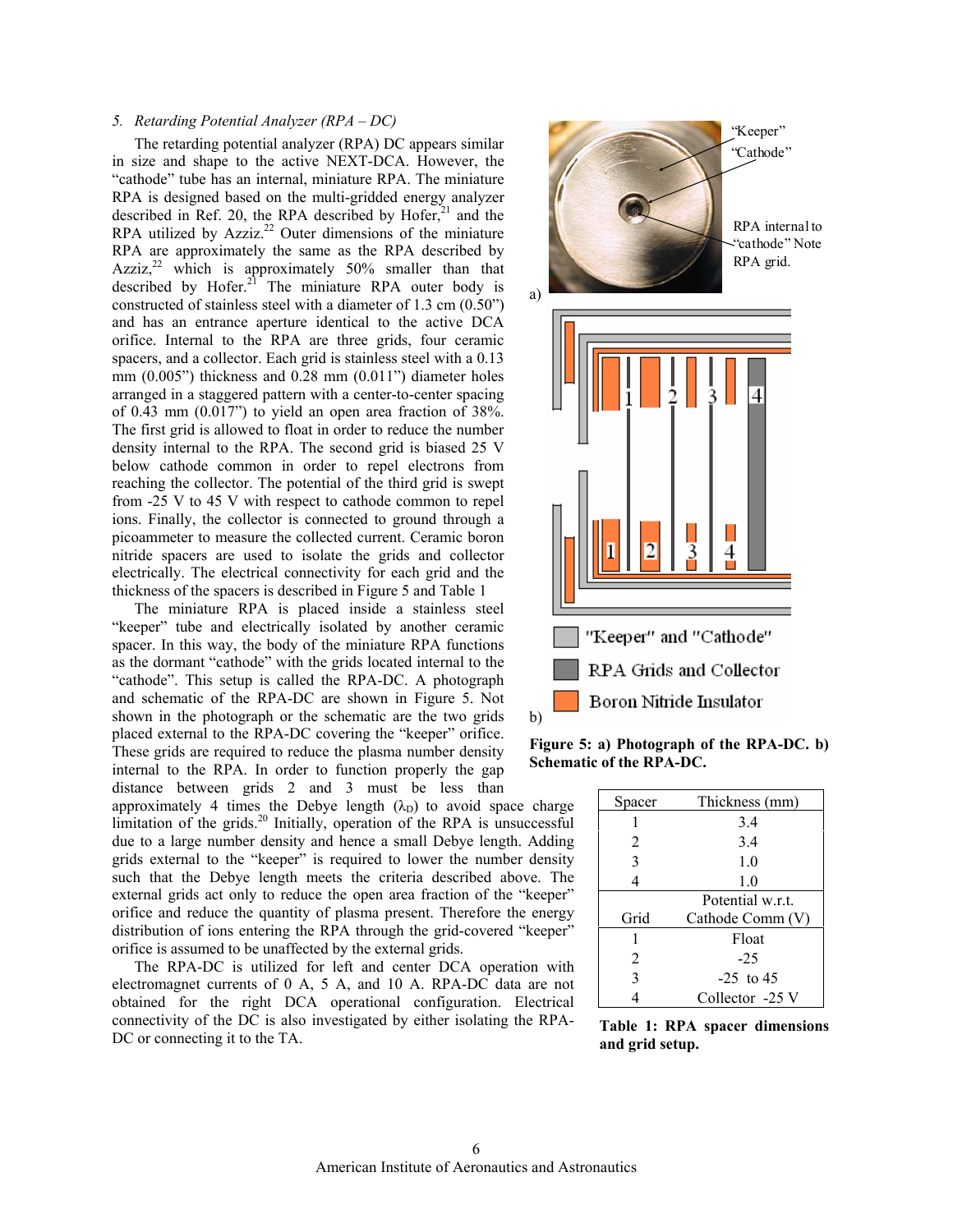#### **D. Data Acquisition Systems**

The majority of the experiments presented here rely heavily upon obtaining I-V characteristics with Langmuir probes. Specifically the 5PLP-DC, 7PLP-DC, APLP-DC, and ACLP-DC utilize Langmuir probe diagnostics and are discussed first. The RPA-DC setup is slightly different and is explained last.

Both the 5PLP-DC and 7PLP-DC utilize the same data acquisition setup. As previously mentioned, each probe is connected to a biasing power supply through a 100 Ohm shunt resistor. In this case the biasing power supply is a Sorensen DLM 60-10 power supply that is remotely voltage-controlled using a Keithley 2410 sourcemeter. The sourcemeter alone is unable to bias the probes due to a power limitation. Each probe is biased with respect to ground during data collection, but bias voltages are presented with respect to cathode common by subtracting the TA cathode common bias during post-processing. (Recall that during simulated operation, cathode common is biased +25 V with respect to ground.) A 34970A 22-bit Agilent data logger with 2 - 34901A 20-channel multiplexers is utilized to measure the voltage drop across the shunt resistors. This entire setup is controlled through a LabView interface. LabView sets the power supply bias voltage through the sourcemeter and then measures the shunt voltage drop with the data logger. Data are acquired in approximately 0.6 V increments over a 61 V range and one sweep requires approximately 6 minutes. A total of 42 sweeps are acquired resulting in 348 total I-V characteristics for the 5PLP-DCs and 7PLP-DCs analyses.

APLP-DC and ACLP-DC data acquisition setups are nearly identical. Axial probe position is controlled using a stepper motor controlled NEAT RMS-800 translation stage mounted with a custom-made probe alignment stand. A National Instruments NuDrive 4SX-411 amplifier powers the stepper motor and control of the table is provided by a National Instruments PCI-7344 stepper controller. The probe alignment stand simplifies probe positioning because the x, y, and z probe axes are adjusted independent of the translation stage location with respect to the TA. This setup greatly reduces the time required to align each probe with the DC "cathode" guide tube and "cathode" orifice. During APLP-DC data acquisition two probes are utilized simultaneously at either the center and right locations or the left and right locations depending on DCA activity. Only a single probe is utilized during ACLP-DC data acquisition. Probe I-V characteristics are acquired utilizing a Keithley 2410 sourcemeter. The sourcemeter sets the probe bias and then measures both the bias and the collected current. Positioning and data acquisition are controlled through a LabView interface. LabView sets the probe position through the NuDrive and acquires the data with the sourcemeter. Data are acquired in 0.5 V increments over a 60 V range and one sweep requires approximately 20 seconds. A total of approximately 1200 I-V characteristics are obtained for the APLP-DC and ACLP-DC.

The RPA-DC data acquisition setup is designed to measure the collector current as a function of the ion retarding grid potential. Grid 2 is held at a constant -25 V with respect to cathode common by connecting the grid to ground. Grid 3 is swept from -25 V to 45 V with respect to cathode common  $(0 - 70 V)$  with respect to ground) by a Keithley 2410 sourcemeter. Collector current is monitored using a Keithley 486 picoammeter that is connected to ground. Data acquisition is controlled through a LabView interface that changes the sourcemeter output voltage while recording the picoammeter current. Each sweep consists of 1000 I-V pairs and requires approximately 6 minutes. Averaging multiple sweeps is found to reduce the noise associated with data collection so three sweeps are obtained for most operating conditions. Obtaining more than three sweeps at a given operating condition is impractical due to time constraints.

#### **III. Analysis Methods**

#### **A. Langmuir Probe**

Langmuir probe I-V characteristics are typically analyzed based on either a thin sheath or orbital motion limited (OML) assumption. A thin sheath analysis is applied to all Langmuir probes presented in this paper and an OML analysis is applied to the ACLP-DC when the probe is internal to the DC. An attempt at analyzing the data based on a dual primary-maxwellian electron population is also described.

## *1. Thin Sheath*

Langmuir probes are typically sized such that the probe operates in the thin sheath regime. Ion thruster discharge plasma number density and electron temperature are expected to have values within the range of  $10^{10}$ - $10^{12}$  cm<sup>-3</sup> and 2-13 eV,<sup>23-25</sup> respectively. The relationship of the Debye length to electron number density and temperature is illustrated in the following equation.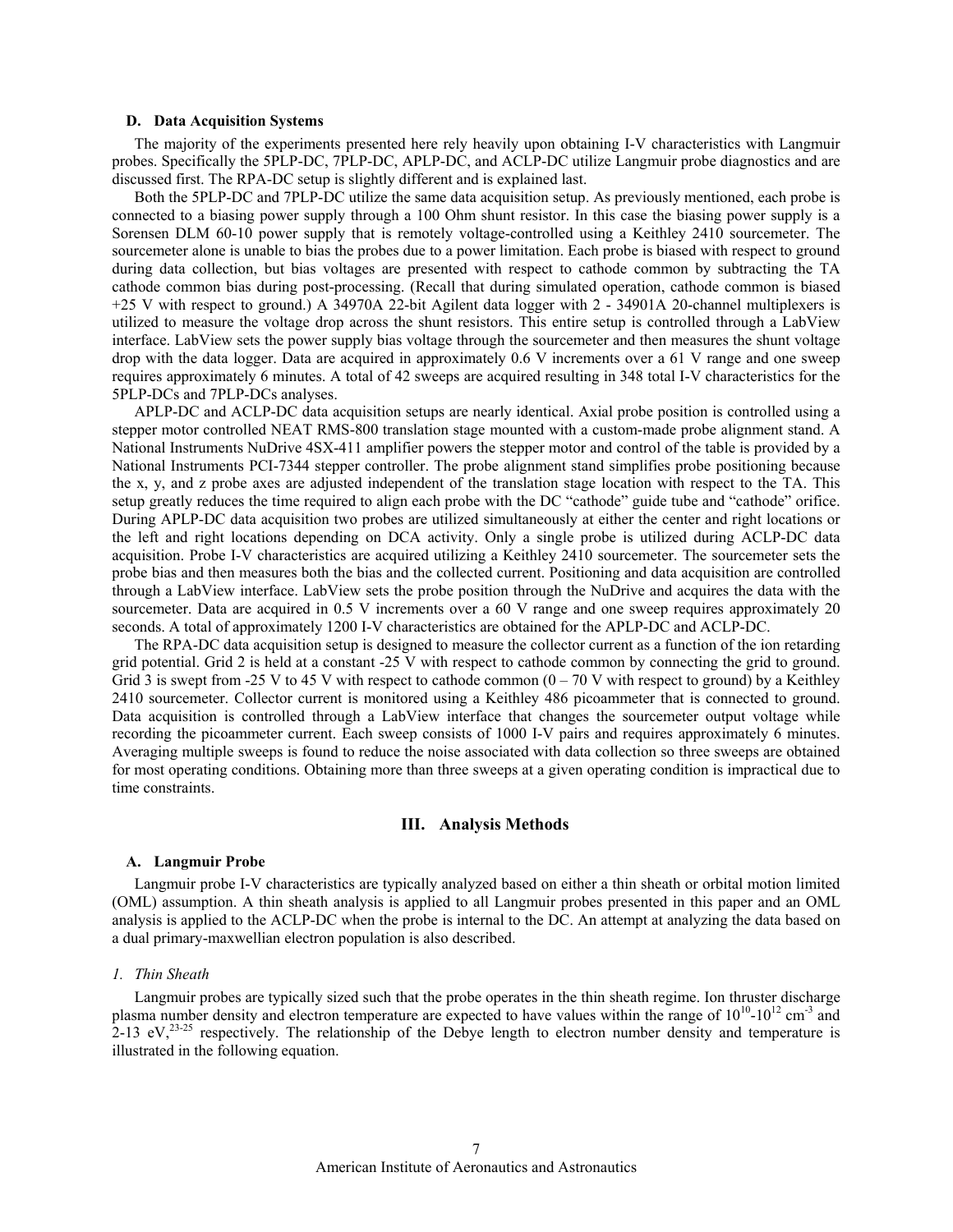$$
\lambda_D = 743 \sqrt{\frac{T_e[eV]}{n_e[cm^{-3}]}}
$$
 (1)

In the thin sheath regime, the flux of particles entering the sheath can be calculated without considering the details of the orbits of these particles in the sheath.<sup>20</sup> For a large ratio of probe radius, r, to Debye length,  $\lambda_{D}$ , the collection area of the probe can be approximated as the area of the probe.<sup>20</sup> A large probe radius helps to minimize edge effects for planar probes (5PLP-DC, 7PLP-DC, and APLP-DC) and a large ratio of length to radius minimizes end effects for cylindrical probes (ACLP-DC).

Because there are over 1500 I-V characteristics to analyze, the software IGOR Pro by WaveMetrics, Inc. is utilized to analyze the data. IGOR loads the data files containing I-V pairs of data for each of the probe sweeps and then applies a thin sheath data analysis. Initially the floating potential is determined by locating the voltage value corresponding to zero current. Plasma potential is then calculated by finding the maximum in the derivative of the I-V curve. Based on the floating potential and plasma potential, IGOR determines the electron retarding region of the probe trace and attempts to fit a line to the natural log of the electron current versus voltage data. The fit is made progressively better by removing I-V data pairs from the beginning and end of the electron retarding region. This procedure is repeated until a specified chi-squared parameter for the fit is achieved. The procedure loop is also plotted so that the user can visually validate the fit being obtained. Electron temperature is then calculated as the inverse of the slope of the log-linear I-V curve. The measured ion saturation current, electron temperature, and Bohm approximation for ion velocity<sup>26</sup> readily give the ion number density by Equation 2.

$$
I_{si} = 0.61en_i \sqrt{\frac{eT_e}{M_i}} A_p
$$
 (2)

In this equation,  $T_e$  is electron temperature (eV), e is the elementary charge (1.6x10<sup>-19</sup> C),  $A_p$  is the probe area (m<sup>2</sup>),  $I_{si}$  is the ion saturation current (A),  $n_i$  is ion number density (m<sup>-3</sup>) and M<sub>i</sub> is the ion mass (M<sub>Xe</sub> = 2.18e-25 kg)

#### *2. Orbital Motion Limited (OML)*

In the OML or "thick-sheath" regime the sheath dimensions and orbits of particles entering the sheath must be considered. This regime is analyzed by the techniques developed by Laframboise,<sup>27</sup> which assumes a cylindrical probe immersed in a cold, collisionless, stationary plasma. In this case, the sheath dimensions are assumed to increase with probe bias such that the collected ion current is affected. Ion current collected by a probe biased below the floating potential is defined by Equation  $3.^{27}$ 

$$
I_i = \xi en_i \sqrt{\frac{eT_e}{2\pi M_i}} A_p \tag{3}
$$

In this equation, ξ is a dimensionless current correction developed by Laframboise that depends on probe size, plasma number density, and temperature. For the temperatures and number densities obtained in most ion thruster plasmas, Steinbrüchel suggests that  $\xi$  is given to within 3% error by Equation 4.<sup>28</sup>

$$
\xi = \sqrt{\frac{1.27V}{T_e}}\tag{4}
$$

Combining Equations 3 and 4 allows  $I^2$  to be plotted as a linear function of V and the ion number density can then be calculated as a function of the slope of  $I^2$  versus V as illustrated in Equation 5.

$$
n_{i} = \frac{1}{A_{p}} \sqrt{\left(dI_{i}^{2} / dV\right) \frac{2\pi M_{i}}{1.27e^{3}}}
$$
\n(5)

In this equation,  $n_i$  is ion number density (m<sup>-3</sup>),  $A_p$  is probe area (m<sup>2</sup>),  $I_i$  is ion current (A), V is probe voltage (V),  $M_i$ is ion mass (kg), and e is the elementary charge  $(1.6x10^{-19} \text{ C})$ .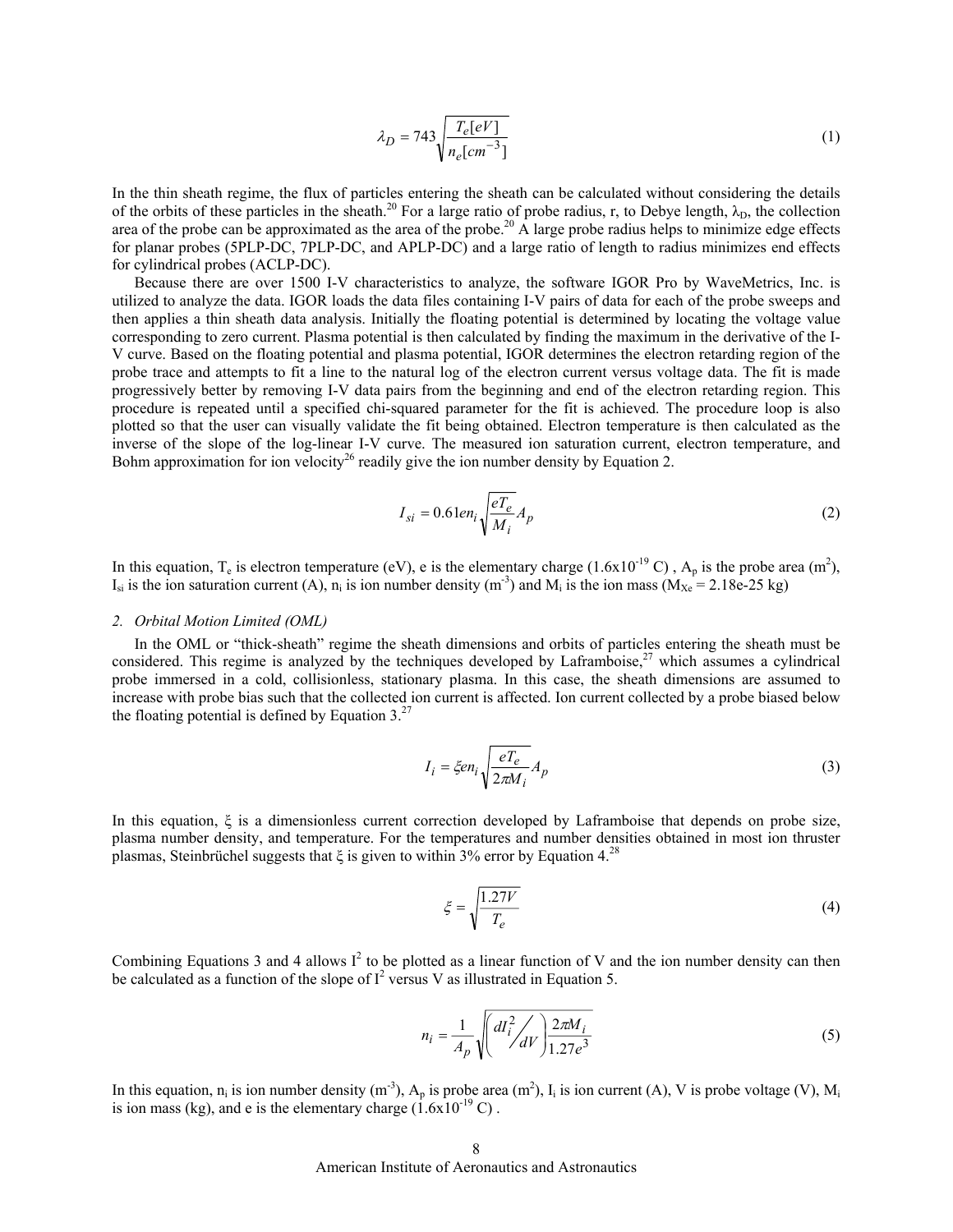Chen suggests that the OML regime is entered when the ratio of probe radius to Debye length is less than approximately three.<sup>29</sup> Since only the number density calculation changes in this OML analysis, the IGOR thin sheath analysis described above is augmented to contain an OML option. The thin sheath analysis is initially blindly applied, however, if the Debye length is calculated to be less than a third of the probe radius the OML number density calculation is utilized. An OML calculation is unnecessary for a planar probe,<sup>29,30</sup> so only the ACLP-DC results are subjected to the OML subroutine option. More discussion about the ACLP-DC axial locations over which OML theory is necessary is discussed in the results section.

#### *3. Primary-Maxwellian Electron Population*

In addition to the thin sheath and OML analyses described above, a dual primary-Maxwellian electron population analysis is also attempted. In plasma consisting of primary and Maxwellian electrons, the current to a biased Langmuir probe can be represented by Equation  $6<sup>31</sup>$ 

$$
I = B_1 + B_2 V + B_3 \exp(B_4 V) \tag{6}
$$

In this equation primary and Maxwellian electron current are represented by the linear and exponential terms, respectively. The  $B_i$  coefficients can be numerically determined from a least-squares differential-correction technique utilizing the electron retarding region of the experimental data and the plasma properties calculated based on these coefficients.<sup>31</sup>

Unfortunately the dual population analysis is unable to be successfully applied to the data presented. The numerically determined coefficients are found to be extremely sensitive to the initial conditions. Specifically the experimental data voltage range can significantly affect the sign and magnitude of the  $B_1$  and  $B_2$  values. For instance removing one I-V data pair from the electron retarding region can cause the calculated primary electron energy to fluctuate from 30 V to 10 V and the primary electron current contribution to become negative. This result is inconsistent with that presented by Beattie,<sup>31</sup> who found that calculated plasma properties were insensitive to the range of the electron retarding region utilized to determine the coefficients. He also suggests that a 20-25 V data range with a maximum 1 V increment be used to minimize the sensitivity of the calculated coefficients to noise within the data, a requirement satisfied by the data presented.

The sensitivity described may be caused by a variety of reasons, for example: 1) there are no primaries present at the DC locations, 2) the primary current is orders of magnitude smaller than the maxwellian current, which may explain why the coefficients associated with the linear primary electron current ( $B_1$  and  $B_2$ ) are so sensitive, 3) there may be too much noise in the data, 4) the voltage range is too small, 20 V is near the edge of the range suggested by Beattie, 5) Beattie utilized a mercury ion thruster plasma for his analyses, primary electrons may not be as easily detected with this method in the TA xenon plasma. It is important to note that Herman has also had difficulty applying this analysis to the NSTAR discharge plasma.<sup>23</sup>

#### **B. Retarding Potential Analyzer (RPA)**

A RPA is utilized internal to a DC in order to analyze ion voltage distributions at the dormant cathode locations. In an RPA a series of grids are utilized to selectively filter ions depending on their energy-to-charge ratios. Specifically the derivative of the resulting I-V characteristic is proportional to the ion voltage distribution function as illustrated in Equation  $7^{12,21}$ 

$$
\frac{dI}{dV} = -\frac{Z_i^2 e^2 n_i A_c}{M_i} f(V)
$$
 (7)

In this equation  $Z_i$  is the charge-state of the ion, e is the elementary charge,  $n_i$  is the ion density,  $A_c$  is the collection area,  $f(V)$  is the ion voltage distribution function, and  $M_i$  is the ion mass. Of primary importance for the research presented here is the voltage value for the peak in the distribution function, otherwise known as the most-probablevoltage. Because the acquired raw data has enough noise to make the derivative meaningless, a certain



**Figure 6: Example retarding potential analyzer (RPA) analysis routine results.**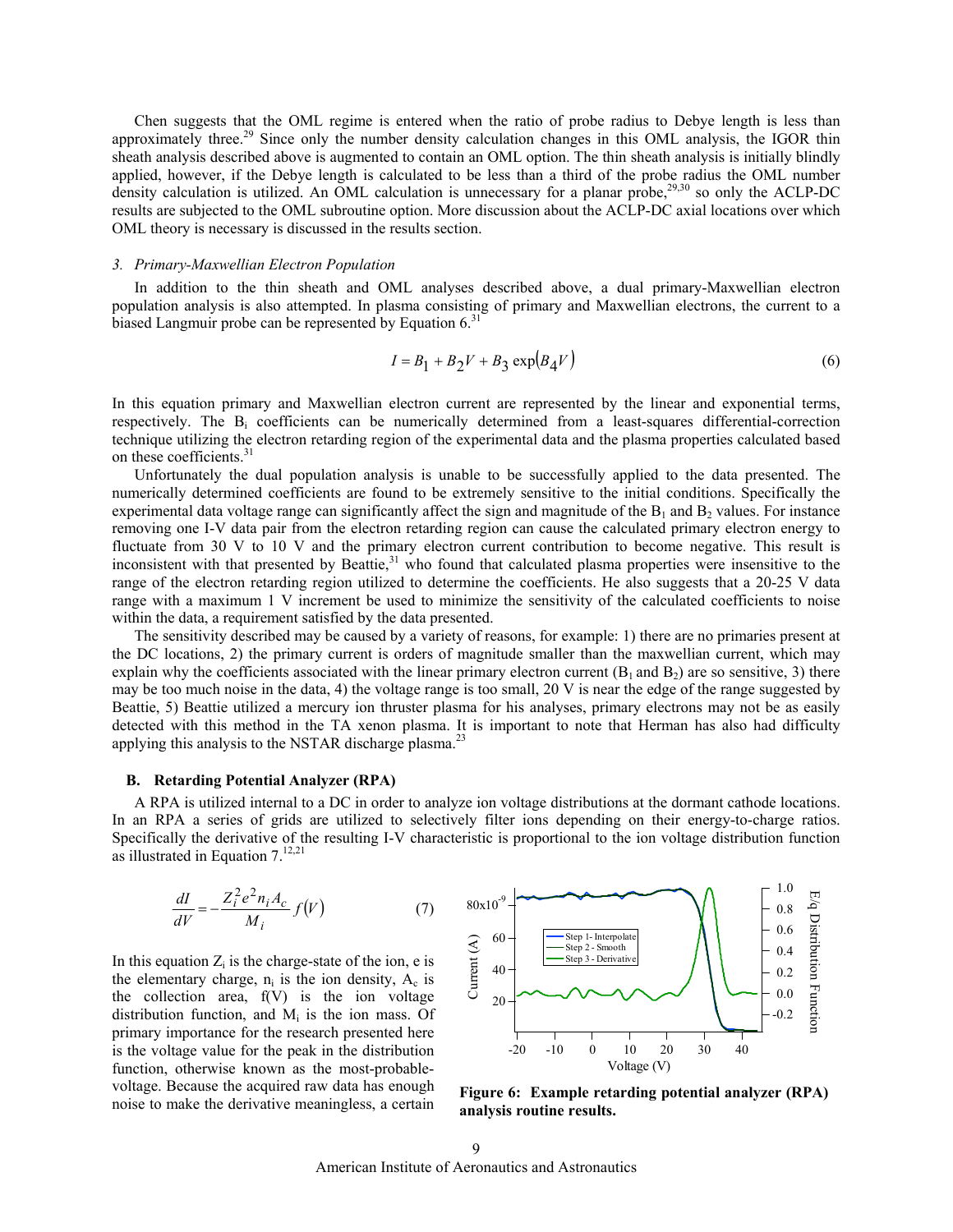amount of averaging, data interpolation, and smoothing is required

Three RPA data sweeps are obtained for each operational configuration and averaged in order to reduce noise associated with these data. The data analysis routine is then applied utilizing an IGOR 4.0 function that 1) interpolates, 2) smoothes, 3) takes the derivative, and 4) determines the most-probable-voltage. Each interpolated I-V data pair is determined by linearly interpolating the preceding and following experimental data pair. Next, the interpolated data are smoothed utilizing a smoothing spline that is based on the algorithm described by Reinsche, $32$ that requires a user-defined filter factor to determine the amount of smoothing. Next, the derivative of the smoothed data is taken to determine the ion voltage distribution function (i.e, the E/q distribution function). The last step in the RPA data analysis routine is to find the most-probable-voltage associated with each operating condition by determining the voltage at which the peak in the distribution function occurs.

For the data presented here various levels of smoothing are required ranging from a filter factor of 0.05 (less smoothing) to 0.5 (more smoothing) depending on the noise in the data. Filter factors are determined on a trial and error basis by visually watching the output profiles as shown in Figure 6. The filter factor is increased until a discernable derivative is obtained.

#### **IV. Results**

## **A. 5PLP-DC & 7PLP-DC**

The following sections describe the results obtained utilizing the 5PLP-DCs and 7PLP-DCs for left, center, and right DCA operation with electromagnet currents of 0 A, 5 A, and 10 A. The DCs are also operated electrically connected and electrically isolated (disconnected) from the TA as described in Section II above. Figure 7 shows typical results for the 5PLP-DCs. Results are shown from the perspective of a viewer looking downstream from behind the TA as shown in the coordinate system in Section II. In each figure three different TA configurations are shown and for each configuration the three circles represent the three cathodes, one active cathode and two DCs. Each colored dot inside the circles represents one of the PLPs. All voltages are referenced with respect to cathode common.

Typical measured floating voltages are between 2-14 V above cathode potential with floating voltage increasing with electromagnet current. For the nominal operating condition of 0 A electromagnet current, floating voltages are on average 5 V above cathode potential. Connecting or disconnecting the DCs has no noticeable effect on floating voltage. No noticeable trend between DCA location and measured floating potential is determined.

Measured electron temperatures are typically within a 3-6 eV range with electron temperature decreasing with increasing electromagnet current. The nominal operating condition shows electron temperatures between 4-6 eV. Operation with the DCs connected shows slightly lower electron temperatures than disconnected operation. However, these differences are only on the order of 3% and could be accounted for by probe and analysis error. Right and center DCA configurations show higher electron temperatures on the left side of the TA, and this difference decreases with increasing electromagnet current.

Plasma potentials are measured between 27-33 V with plasma potential increasing with increasing electromagnet current. The nominal operating condition of 0 A electromagnet current shows plasma potentials approximately 2-5 V above the discharge voltage. Measured plasma potential is typically higher for the right DCA active configurations, specifically configuration 10RC and 10RI. No noticeable difference is apparent when the DCs are electrically connected to or isolated from the TA.

Measured number densities are between  $8.9x10^{10} - 2.5x10^{11}$  cm<sup>-3</sup> with number density decreasing with increasing electromagnet current. For the nominal configuration number densities are consistently  $1.3x10^{11}$  –  $2.5x10^{11}$  cm<sup>-3</sup>. No noticeable difference is apparent when the DCs are electrically connected to or isolated from the TA.

Finally the Debye length is calculated based on the number density and electron temperature. Values are typically on the order of  $5x10^{-3}$  cm or less, which indicates that the 5PLP-DC probes have a ratio of probe radius to Debye length on the order of 16.

Although the configurations with the center DCA active (0MC, 5MC, 10MC, 0MI, 5MI, 10MI) are symmetric, plasma properties measured on the right and left side of the DCA differ. Specifically, number densities on the left side are approximately 50% larger than the right side for a 0 A electromagnet current. This difference decreases with increasing electromagnet current. The same trend is seen when analyzing electron temperature.

The discrepancies described above are within the error of the number density measurements, which are expected to be  $\sim$  50%,<sup>33</sup> but they may also be explained if the plasma is coupling unevenly inside the TA. Asymmetries in the magnetic field may cause the plasma to be non-uniform and subsequently denser in regions of lower magnetic field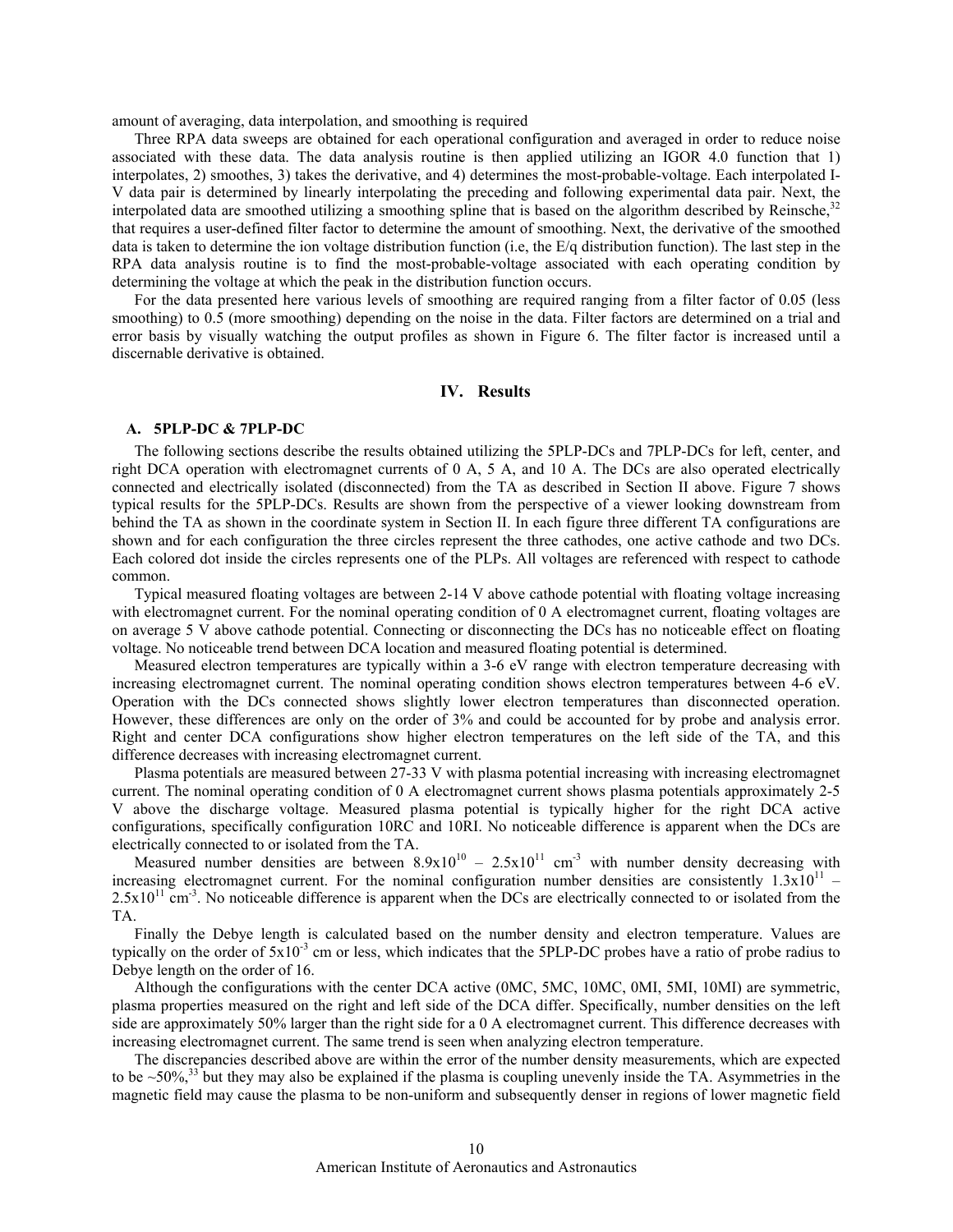

**Figure 7: 5PLP-DC plasma properties for the 0 A electromagnet DC connected configuration. a) Number density b) Electron temperature c) Floating potential d) Plasma potential** 

strength. This may explain the dependence of these results on electromagnet current and subsequently the magnetic field. As electromagnet current increases the magnetic field increases causing perhaps one or both of the following to occur. 1) Increasing the magnetic field strength causes it to become more uniform making the relative difference between the left and right DCs to decrease; or 2) as the backplate magnetic field increases the plasma is pushed downstream, a trend that has been documented by other researchers,<sup>18,34,35</sup> causing the relative difference between the left and right DCs to decrease. Magnetic field mapping of the TA prior to experimental testing did not show any asymmetry in the magnetic field,<sup>18</sup> however, the effect of changing the magnetic field on the relative number density between the left and right DC locations during center DCA operation cannot be ignored.

Another interesting result is that configurations with the left DCA active and those with the right DCA active are not symmetrical as expected. Results have maximum differences on the order of  $\sim 50\%$ ,  $\sim 50\%$ , and  $\sim 10\%$  for number density, electron temperature, and plasma potential, respectively. The right DCA active configurations have larger values of plasma potential and electron temperature. These discrepancies are expected to be within the error of the methods applied here and the explanations developed above regarding the magnetic field may apply for these configurations as well. Another explanation may be the  $\sim$ 1 V increase in discharge voltage for right DCA active configurations. An increase in discharge voltage may explain the increase in plasma potential, as well as the increase in number density and electron temperature.

#### **B. APLP-DC & ACLP-DC**

The APLP-DC and ACLP-DC are utilized for a left active and center active DCA with electromagnet currents of 0 A, 5 A, and 10 A. Data are not obtained for the right active DCA configuration due to time constraints. For the ACLP-DC, data are only obtained at the left location during center DCA operation and at the center location during left DCA operation. Typical raw data profiles are shown in Figure 8. When the probe is external to the DC, the I-V characteristic appears as expected. As the probe moves internal to the DC, the collected current significantly decreases leading to an almost linear I-V characteristic with small slope. The decrease in probe signal leads to a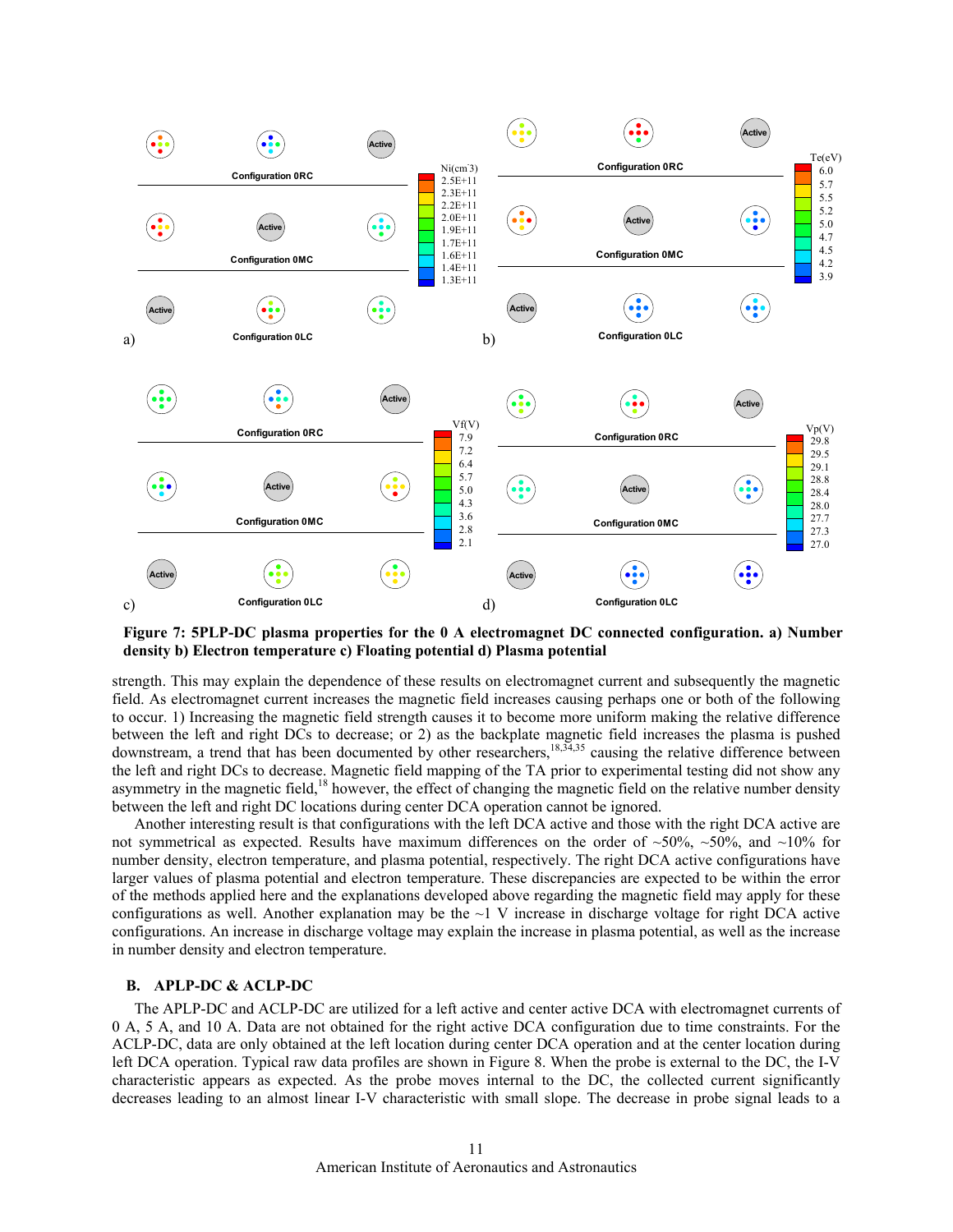smaller signal-to-noise ratio and as a result the thin sheath analysis procedure described above is unable to calculate the plasma parameters. Internal to the DC, I-V characteristic derivatives become meaningless and the log-linear current versus voltage plot can no longer be used to obtain the electron temperature. However, because the ACLP-DC has a larger collection area than the APLP-DC,

slightly better trends are able to be determined.

Figures 9 - 11 show axial plasma properties for the APLP-DC and ACLP-DC for various TA operational configurations. All voltages are referenced with respect to cathode common. An axial position of zero corresponds to the external side of the "cathode" orifice. For the ACLP-DC, positions are measured from the tungsten wire-alumina sleeve interface and certainty in axial position is  $\sim$ 3 mm. Because the number density decreases as the probe moves internal, the ACLP-DC transition to the OML regime is determined to occur at  $\sim$ 3 mm internal to the DC. As shown by the figures, as the probe moves internal to the DC (negative axial positions) the data becomes noisier and general trends become more difficult to establish. Data are taken at smaller axial increments closer to the "cathode" and





**Figure 8: Typical APLP-DC raw data I-V characteristics as a function of axial position. As the probe moves inside the DC, the probe current significantly decreases.**



**Figure 9: Axial plasma parameters for the left and right APLP-DC for the center DCA active 0 A configuration.** 

**Figure 10: Axial plasma parameters for the left and right APLP-DC for the center DCA active 5 A configuration.**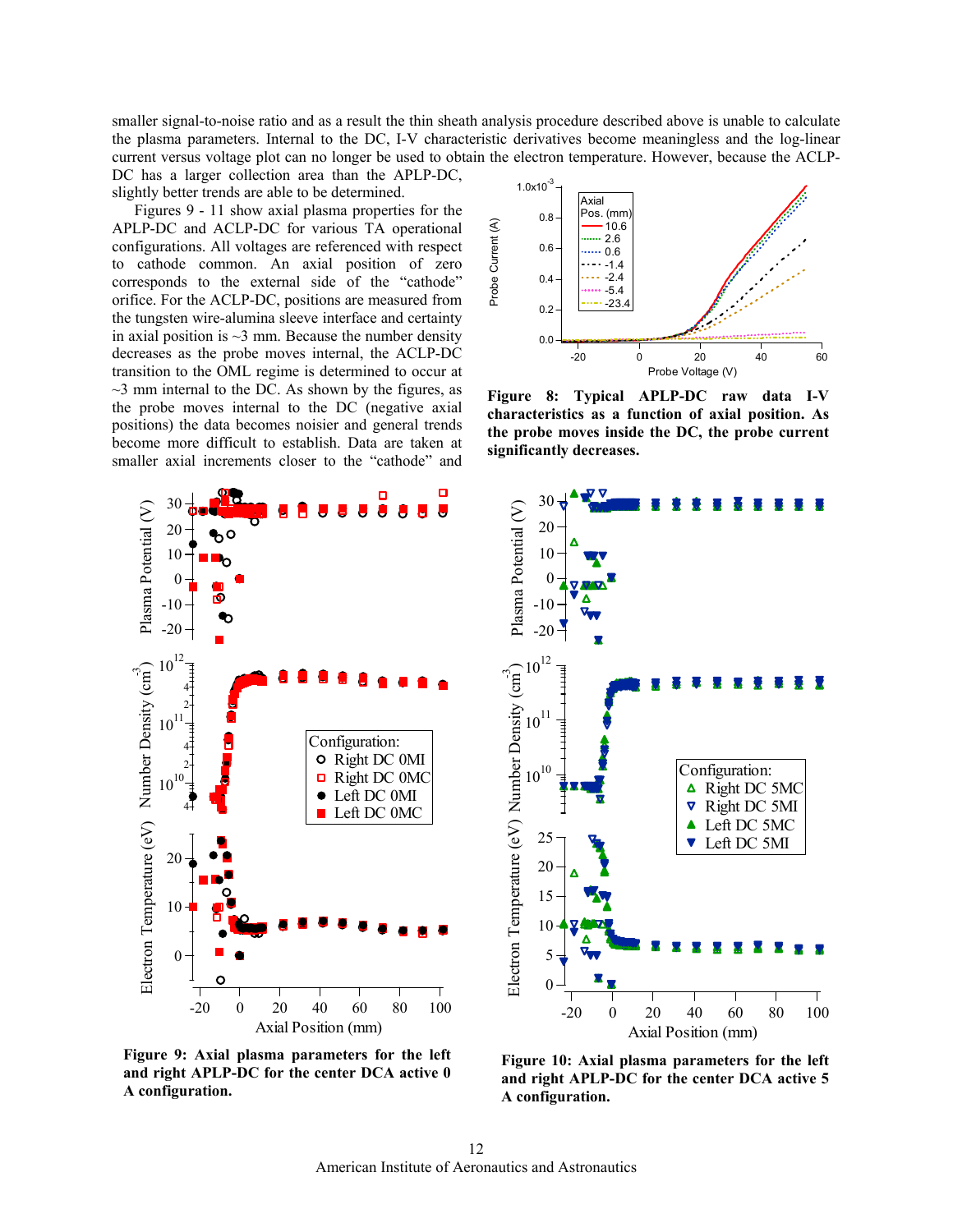"keeper" orifices in an attempt to visualize the DC sheath structure; however, no clear structure is evident.

Electron temperature values are typically between 3-8 eV external to the DC and appear to increase internal to the DC. As the electromagnet current increases, electron temperature decreases and this trend becomes more apparent at the "cathode" exit plane (0 mm). Electrical connectivity of the DCs does not have a noticeable effect on the axial electron temperature profile. Data obtained at the right and left locations during center DCA operation and at the center and right locations during left DCA operation do not show significant differences and are typically within 0.5 eV. For the nominal 0 A electromagnet configuration, electron temperatures are typically 5 eV, which is consistent with data obtained by the 5PLP-DCs and 7PLP-DCs.

Plasma potential values are typically between 26-32 V (2-4 V above the discharge voltage) external to the DC, but internal to the DC the plasma potential data become extremely noisy. No noticeable trend is discernable internal to the DC because of the linear I-V characteristic phenomena described above. External to the DC the plasma potential remains relatively constant and increases with electromagnet current. Electrical connectivity of the DC has no noticeable effect on the axial



**Figure 11: Axial plasma parameters for the left ACLP-DC with the center DCA active.** 

plasma potential profile. Data obtained at the right and left locations during center DCA operation and at the center and right locations during left DCA operation do not show significant differences and are typically within  $\sim$ 1 V of each other.

Number densities are typically on the order of  $5.0x10^{11}$  cm<sup>-3</sup>, which is slightly larger than data obtained with the 5PLP-DCs and 7PLP-DCs, but within ~45%. As electromagnet current increases, number density values decrease and this trend is especially apparent near the "cathode" exit plane (0 mm). DC electrical connectivity does not have a noticeable effect on axial number density profiles. When the center DCA is active, the left APLP-DC typically measures number densities ~10% larger than the right APLP-DC. This trend is consistent with the 5PLP-DC and 7PLP-DC data. When the left DCA is active, the center and right APLP-DCs measure approximately the same number densities. Finally, as the probe moves internal to the DC, the number density decreases by two orders of magnitude within 5 mm.

Floating potentials are measured by the APLP-DC to be lower than expected and are on the order of  $-2.5 - 5$  V relative to cathode common, a result inconsistent with the 5PLP-DC and 7PLP-DC data. However, the ACLP-DC measures floating potentials in the range of 3-12 V above cathode potential, as expected. The lower floating potentials measured by the APLP-DC are attributed to the probe and are believed unrelated to the TA plasma. The floating potential discrepancy may be explained by magnetic field effects. Because electrons are orbiting the TA magnetic field lines with radius equal to the Larmor radius, the planar probe primarily collects the velocity component parallel to the field lines where as the cylindrical probe collects the perpendicular component.

A summary of trends associated with the APLP-DC and ACLP-DC are as follows: 1) Electrical connectivity of the DCs does not affect axial plasma property profiles, 2) as the electromagnet current increases (backplate magnetic field increases) plasma potential increases, where as electron temperature and number density decrease, 3) number density decreases two orders of magnitude within 5 mm internal to the DC, and 4) data obtained internal to the DC are more difficult to analyze due to a decrease in signal-to-noise ratio. In general, the trends determined with the Langmuir probe DCs (5PLP-DC, 7PLP-DC, APLP-DC, ACLP-DC) are quite similar, thus increasing the confidence in these measurements.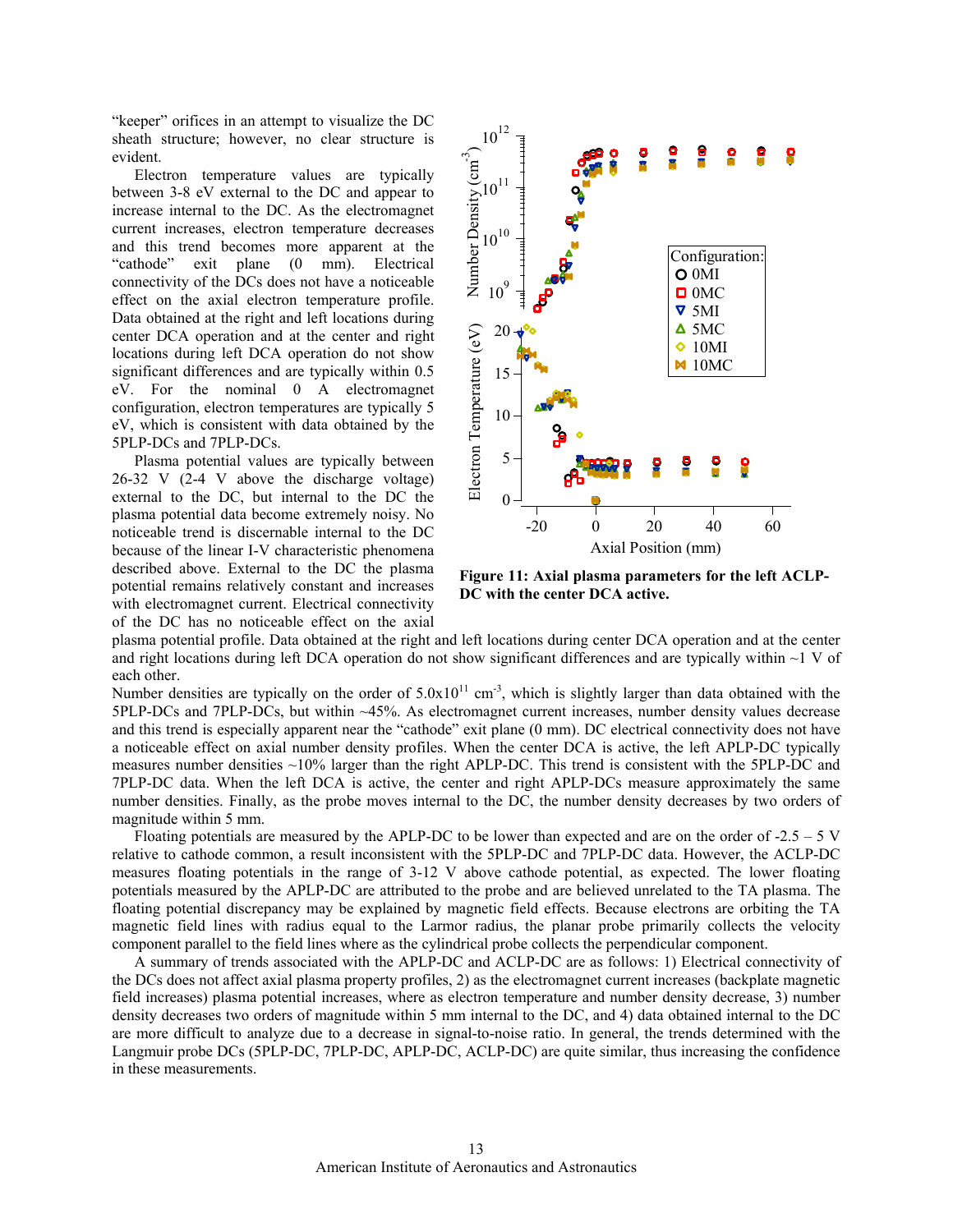# **C. RPA-DC**

The RPA-DC is utilized for a left active and center active DCA with electromagnet currents of 0 A, 5 A, and 10 A. RPA-DC data are not obtained for the right active DCA configuration. A voltage sweep of 70 V is utilized because increasing the sweep to 200 V does not reveal interesting structures. Figure 12 shows the peak E/q in the distribution function (most-probable-voltage) as a function of the TA configuration for the center active DCA. All voltages are referenced with respect to cathode common. Typical trends show the mostprobable-voltage increasing with increasing electromagnet current. Most-probable-voltage values range from 18 – 32 V above cathode common. No trends with the ion voltage distribution function other than most-probable-voltage are noticed. This may be a result of the noise in the RPA-DC raw data, which becomes amplified when taking a derivative.

Except for the right DC during left DCA operation, measured most-probable-voltages are larger than the discharge voltage and are similar to the plasma potential.



**Figure 12: RPA peak E/q (most probable voltage) as a function of electromagnet current and DC connectivity for the center DCA active.** 

As mentioned above, the plasma potential at the DC locations increases with increasing electromagnet current, a trend also noticed with the RPA-DC most-probable-voltage. These results are consistent with ions falling through the plasma potential to reach the RPA collector. Results also show voltages greater than or equal to 30 V, which is cause for concern, especially if there is a significant population of doubly-charged ions present. Some of these ions are expected to be impacting the dormant cathode and, if a significant doubly-charged ion population exists, causing erosion of the dormant cathode. These energetic ions may also be impacting the active DCA and causing the familiar erosion patterns seen during wear-testing,<sup>7,8,36,37</sup> especially if a significant doubly-charged ion population exists.

## **V. Erosion Analysis**

In the following section the plasma properties described above are utilized to predict the potential erosion of the dormant cathodes for both Molybdenum (Mo) and Carbon graphite keeper materials. Currently, most DCA keepers are constructed of Mo, but different materials with lower sputtering yields, such as graphite, are being investigated.<sup>9</sup> In order to predict the erosion of the dormant cathodes an accurate sputtering yield model for low-energy xenon ions bombarding the keeper is required. Unfortunately, many models have been developed and no one model appears to be superior. Both Duchemin<sup>38</sup> and Nakles<sup>39</sup> have illustrated the uncertainty in sputtering yield and theory near threshold. For the analysis that follows, an erosion model is developed based on experimental data and sputtering theory. The output of the model is sputter yield calculated as a function of bombarding ion energy and ion incidence angle. Erosion rate is then calculated based on the output sputter yield.

Sputtering energy threshold as a function of incidence angle is assumed to be of the form described by Yamamura.<sup>40</sup> For small angles the sputtering process dominates and Yamamura suggests the following relation.

$$
E_{th}(\theta) = E_s \left[ 4.4 - 1.3 \log \left( \frac{m_2}{m_1} \right) \right] \cos^2(\theta) \tag{8}
$$

In this equation, E<sub>s</sub> is sublimation energy (eV),  $m_1$  and  $m_2$  are the incident and target atom mass (kg/atom), respectively, and θ is the angle of incidence (degrees). Herman<sup>41</sup> and Williams<sup>42</sup> suggest bombarding ions have presheath angles on the order of 60 deg., resulting in impacting angles of  $\sim$ 35 deg. or less with respect to keeper normal. Equation 8 is used to determine Mo and graphite sputtering threshold energy as a function of angle of incidence for angles less than 40 deg. These results are presented in Figure 13. Sputtering yields are calculated by adjusting the equation developed by Wilhelm<sup>43</sup> to account for both bombarding ion energy and incidence angle as illustrated in Equation 9.

$$
Y(E, \theta) = K(E - E_{th}(\theta))^2
$$
 [atoms/ion] (9)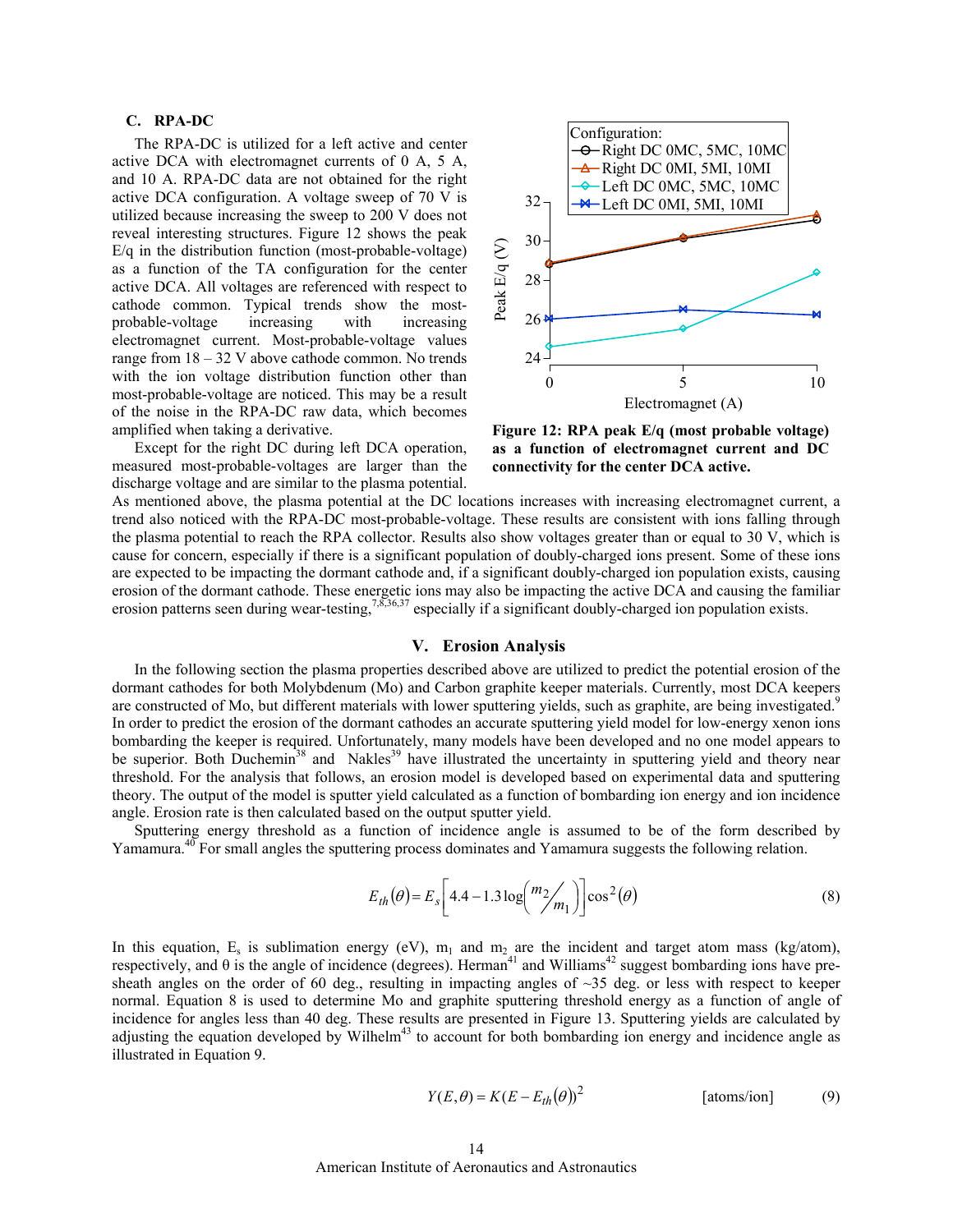

**Figure 13: a) Graphite and molybdenum threshold energy as a function of angle of incidence. b) Equation 9 fit to Doerner** *et al.* **molybdenum and graphite sputter yield weight loss data for normal ion incidence.** 

|                               | Xenon    | Molybdenum | Graphite |  |
|-------------------------------|----------|------------|----------|--|
| $\rho_2$ (kg/m <sup>3</sup> ) | N/A      | 10280      | 2274     |  |
| $m_1$ (kg/atom)               | 2.18E-25 | N/A        | N/A      |  |
| $m_2$ (kg/atom)               | N/A      | 1.59E-25   | 2.00E-26 |  |
| $E_s$ (eV) $45,46$            | N/A      | 6.83       | 741      |  |
| K in Eqn. 9                   | N/A      | 1.0E-5     | $3.7E-6$ |  |

**Table 2: Input parameters for erosion model.** 

In this equation  $E$  is the ion energy (eV) and  $K$  is a constant. Doerner *et al.*<sup>44</sup> have measured sputter yields for normal incident xenon bombarding graphite and Mo using a weight loss detection scheme. A curve fit of Equation 9 assuming normal incident ions to the measured Mo and graphite sputter yield data is shown in Figure 13. The fits yield K values of  $3.7 \times 10^{-6}$  and  $1.0 \times 10^{-5}$  for the graphite and Mo data, respectively. Although these K-values are for normal incident ions they are also utilized for off-normal incidence. Each fit is made to have better agreement with the low-energy data because low-energy sputtering is of primary interest for this analysis.

Ion energy is calculated assuming an initially stationary ion falling through the potential difference between the plasma and keeper, as illustrated by Equation 10. In this equation,  $V_p$  is the plasma potential, and  $V_k$  is the keeper potential. Keeper potential is typically on the order of 4 V and is assumed constant for this analysis. Equation 11 represents the flux of ions required to produce a given rate of erosion.

$$
E = (V_p - V_k) \qquad \qquad [eV] \qquad (10)
$$

$$
\Gamma_i = 2.78 \times 10^{-13} \frac{S \rho_2}{Y m_2} \quad \text{[ions/m}^2 - \text{s]} \quad (11)
$$

In Equation 11, S is the erosion rate ( $\mu$ m/khr),  $\rho_2$  is the density of the keeper material (kg/m<sup>3</sup>), m<sub>2</sub> is the mass of the material (kg/atom), and the constant is used to correct  $\mu$ m/khr to m/s. Finally, the flux required to produce a given erosion rate is equated with the directed flux of ions to the keeper surface, where the velocity of the ions is calculated from the ion energy in Equation 10. Equation 12 illustrates the erosion rate as a function of ion number density and energy for xenon bombardment.

$$
S = \frac{1}{2.78 \times 10^{-13}} \sqrt{\frac{2eE}{m_1}} \frac{m_2}{\rho_2} Y n_i
$$
 [\mu m/khr] (12)

In Equation 12, S is erosion rate ( $\mu$ m/khr), E is ion energy (eV), e is the elementary charge (1.6x10<sup>-19</sup> C), m<sub>1</sub> is the ion mass (kg/atom), m<sub>2</sub> is keeper material mass (kg/atom),  $\rho_2$  is keeper material density (kg/m<sup>3</sup>), Y is sputter yield (atoms/ion),  $n_i$  is ion number density  $(m<sup>-3</sup>)$ , and the constant corrects units. Input parameters for the model are summarized in Table 2.

 In order to calculate the anticipated erosion rate of the dormant cathodes, representative inputs for plasma potential and number density are required. Results from the DCs suggest that for the two extreme operational configurations, 0 A and +10 A electromagnet configurations, plasma potential and most-probable-voltage values are on the order of 27-35 V with respect to cathode common and number density ranges from  $5.0x10^{10} - 5.5x10^{11}$  cm<sup>-3</sup>.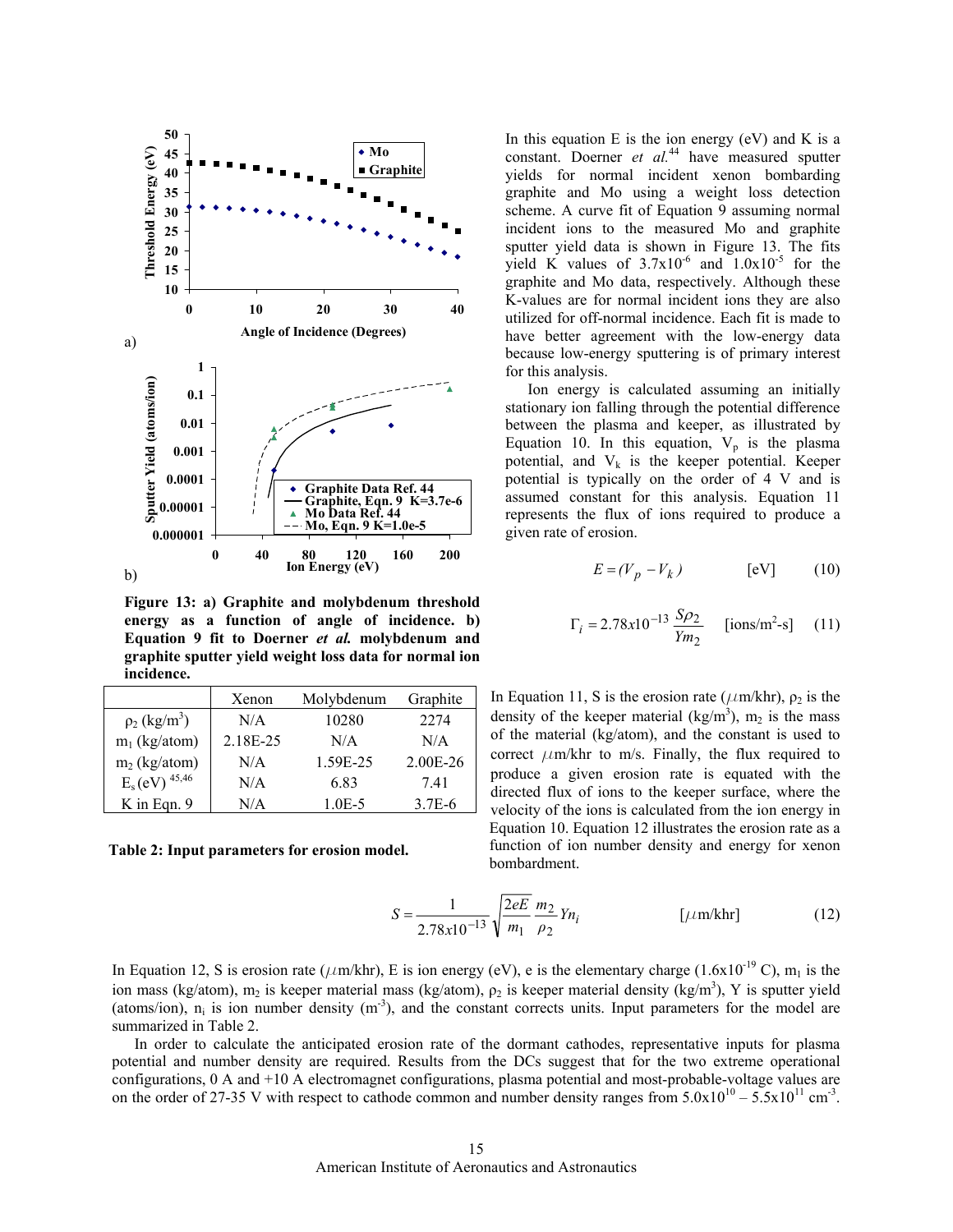The 0 A condition typically has plasma potential and number densities of  $27 \text{ V}$  and  $5.5 \times 10^{11} \text{ cm}^3$ , respectively, where as the  $+10$  A condition has values of  $\frac{1}{35}$  V and  $5.0x10^{10}$  cm<sup>-3</sup>, respectively. These values are utilized in the model to calculate the erosion rates shown in Figure 14.

Calculations resulting in an erosion rate of 0 are due to ion bombarding energies below the sputtering threshold energy. Erosion calculation results show Mo has the highest erosion rate, as expected. These results suggest that if the dormant cathode keepers are constructed of Mo they may suffer pre-operation erosion. In fact, the maximum measured DCA erosion rate is 70  $\mu$ m/khr,<sup>10,37</sup> which is only 1.8 times larger than the calculated dormant cathode Mo keeper erosion rate for the nominal 0 A electromagnet configuration at 40 deg. ion bombardment. At an erosion rate of 40  $\mu$ m/khr, a dormant cathode Mo



**Figure 14: Dormant cathode erosion rate as a function of incidence angle for Mo and graphite keeper materials for the 0 A and 10 A configurations.** 

keeper erodes through its thickness after only 38,000 hours (~4.4 years).

Although the model presented provides insight into dormant cathode erosion, multiple approximations have been made. The following list describes and justifies some of the shortcomings of the erosion model. 1) Limited lowenergy sputter data for graphite and molybdenum at normal and off-normal incidence are available, 2) Sputter threshold and yield data have large discrepancies  $(7-62 \text{ eV})$ ,<sup>39</sup> 3) Multiply-charged ion contribution is neglected, 4) Utilizing a directed flux overestimates the erosion rate because some ions are directed away from the DCs and toward the grid, 5) Normal incidence sputter data are used for off-normal erosion predictions.

These erosion prediction results suggest graphite is the best choice to reduce dormant cathode keeper erosion. However, other phenomenon may plague graphite keepers. Specifically residual amounts of oxygen impurity ions may strike the surface along with the xenon plasma ions. The sputter yield of high-energy oxygen ions on carbon is orders of magnitude larger than low-energy xenon ion bombardment.<sup>44</sup> This effect must be better understood or eliminated, and further investigation into xenon-graphite sputtering behavior must be completed in order to validate graphite as an erosion-reducing, lifetime-increasing design solution.

|                |               | $DCA \# 1$     | $DCA \# 2$    |                  | $DCA \# 3$    |                  |
|----------------|---------------|----------------|---------------|------------------|---------------|------------------|
| Mission        |               | Keeper         |               | Keeper           |               | Keeper           |
| Time $(hrs)$ : | <b>Status</b> | $%$ remaining) | <b>Status</b> | $(\%$ remaining) | <b>Status</b> | $(\%$ remaining) |
| 0              | Active        | 100            | Dormant       | 100              | Dormant       | 100              |
| 15,000         | Active        | 50             | Dormant       | 90               | Dormant       | 90               |
| 30,000         | Eroded        |                | Active        | 80               | Dormant       | 80               |
| 54,400         | Eroded        |                | Eroded        |                  | Active        | 64               |
| 73,900         | Eroded        |                | Eroded        |                  | Eroded        | 0                |

**Table 3: Predicted Mo keeper, triple-DCA MCDC ion thruster mission timeline.** 

Utilizing the erosion rates predicted by the erosion model, a MCDC ion thruster mission timeline can be determined. Dormant DCA Mo keeper erosion is assumed to be 10  $\mu$ m/khr because recent results by Herman suggest ion incidence is primarily within 25-30 deg. with respect to keeper normal.<sup>41</sup> Also, active DCA Mo keepers are assumed to erode at 50  $\mu$ m/khr, and a DCA is assumed terminated upon erosion through the keeper thickness (however, keeper erosion is not necessarily a DCA failure mechanism). Table 3 shows an example mission timeline for a Mo keeper, triple-DCA MCDC ion thruster. At 30,000 hours the first DCA keeper erodes and the second DCA is activated. However, at this point the second DCA keeper is already eroded through 20% of its thickness and is therefore only operational for 24,400 hours. When the third DCA is ignited only 64% of its keeper thickness remains so it's only operational for 19,500 hours. Although this analysis involves some simplifications, clearly a triple-DCA MCDC with Mo keepers does not provide a threefold increase in lifetime. Erosion of the dormant DCA keepers limits the lifetime increase provided by the addition of extra DCAs. However, this analysis suggests that utilizing three DCAs increases discharge chamber life by a factor of  $\sim$ 2.5 over that of a single-DCA.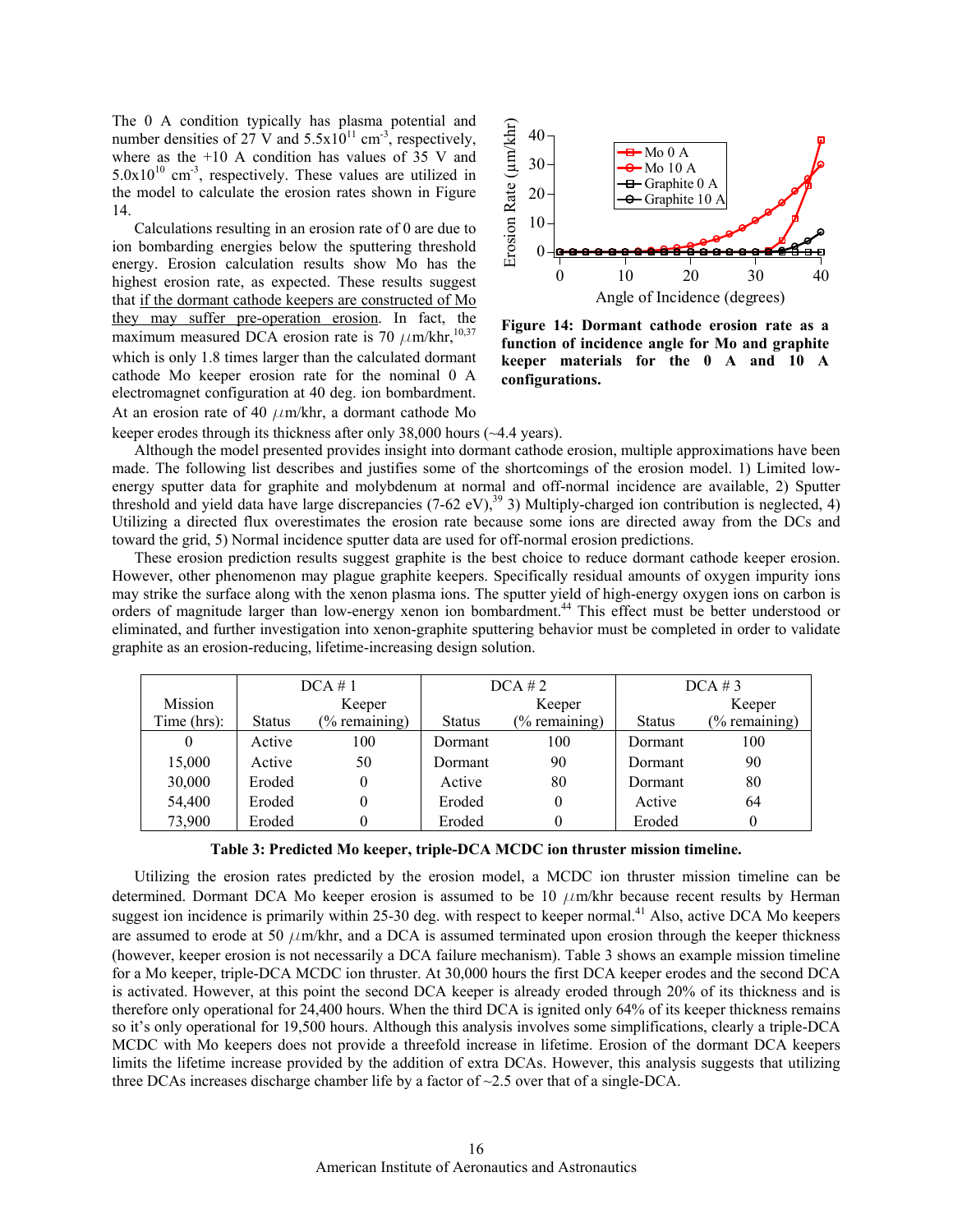#### **VI. Summary and Conclusions**

Dormant cathode plasma properties are analyzed using DCs designed to appear similar to the active DCA. Each DC is equipped with plasma probes such as Langmuir probes and a retarding potential analyzer. Five different DCs are utilized: a 5PLP-DC, 7PLP-DC, APLP-DC, ACLP-DC, and RPA-DC. Each DC is mounted at a dormant cathode location in a MCDC TA.

Results show no noticeable difference between operating the dormant cathodes electrically connected ("cathode" connected to cathode common and "keeper" connected to the anode through a 10 kOhm resistor) or electrically isolated (both "cathode" and "keeper" floating) from the TA. As the electromagnet current increases, the backplate magnetic field increases, causing the near dormant cathode electron temperature and number density to decrease, where as the plasma potential increases. Furthermore, number density falls off two orders of magnitude within 5 mm internal to the dormant cathodes and data obtained internal to the DCs are more difficult to analyze due to a decreased signal-to-noise ratio.

For the nominal 0 A electromagnet configuration typical number density, electron temperature, and plasma potential values are on the order of  $5.0x10^{11}$  cm<sup>-3</sup>, 5 eV, and 27.5 V with respect to cathode common, respectively. Plasma potentials are typically 2-4 V above the discharge voltage, which is nominally 24.5 V. Results with the RPA suggest that ion most-probable-voltage ratio is as large as 29 V with respect to the cathode, which is consistent with an ion falling through the plasma potential.

Analysis of potential erosion rates of the dormant cathodes based on both Mo and graphite keepers are presented utilizing a sputtering yield model. Results indicate that Mo dormant cathode keepers may erode significantly faster than graphite keepers. In fact, the maximum measured DCA erosion rate is only 1.8 times larger than the maximum calculated dormant cathode Mo keeper rate. For the nominal 0 A electromagnet configuration, erosion rate calculations suggest a dormant cathode Mo keeper may erode between  $0-40 \mu m/k$ hr during off-normal ion bombardment, but a graphite keeper may not erode. However, before graphite can be declared an erosion solution, further study into the effects of oxygen ion bombardment on graphite keepers in ion thruster discharge chambers must be completed. Although a Mo dormant DCA keeper may suffer pre-operation erosion, a triple-DCA MCDC may still provide a factor of ~2.5 longer lifetime than a single-DCA.

## **VII. Future Work**

Further testing will involve investigating the plasma inside the MCDC using a Langmuir probe mounted to the PEPL High-speed Axial Reciprocating Probe (HARP) positioning system. Two-dimensional maps of the plasma properties will be obtained. Specifically, the near-DCA and near dormant cathode plasma will be characterized in order to understand better any potential erosion phenomena that may be present and to determine the optimum operational configuration of the dormant cathodes; electrically connected or isolated with propellant flow or no flow. Based on these results, specifically the plasma potential measurements, single-particle ion trajectories will be calculated to determine the initial positions and velocities of ions impacting the dormant cathodes and active DCA. These simulations will also be attempted using doubly-charged ions to determine if these ions contribute to dormant cathode erosion. Also, the TA plasma will be modeled utilizing the University of California at Berkeley plasma code XOOPIC.<sup>47</sup> Data output by the code will be compared with experimentally measured plasma properties from this work, as well as from the HARP mapping described above. Results will provide insight into the operation of a MCDC and whether dormant cathode erosion is a life-limiting concern.

## **VIII. Acknowledgments**

We would like to thank the entire research group at PEPL who have been instrumental in this investigation, Mr. Ryan Kurkul for assisting with the design and assembly of the 5PLP-DCs and 7PLP-DCs, Mr. Yassar Azziz for the miniature RPA drawings, and Mr. Terry Larrow for fabricating the hardware used in this study. We would also like to thank Mr. Michael Patterson of NASA GRC for the financial support of this research through research grant NNC04GA67G and for use of government furnished equipment. We would like to acknowledge Dr. John Foster (grant monitor) who has been the principal contact at NASA GRC. Mr. Joshua Rovey is additionally supported through a Michigan Space Grant Consortium graduate fellowship. This support is gratefully acknowledged.

# **IX. References**

<sup>1</sup>Dunning, J. W., Hamley, J., Jankovsky, R., Oleson, S., "An Overview of Electric Propulsion Activies at NASA," AIAA-2004-3328, *40th Joint Propulsion Conference*, Fort Lauderdale, FL, July 11-14, 2004.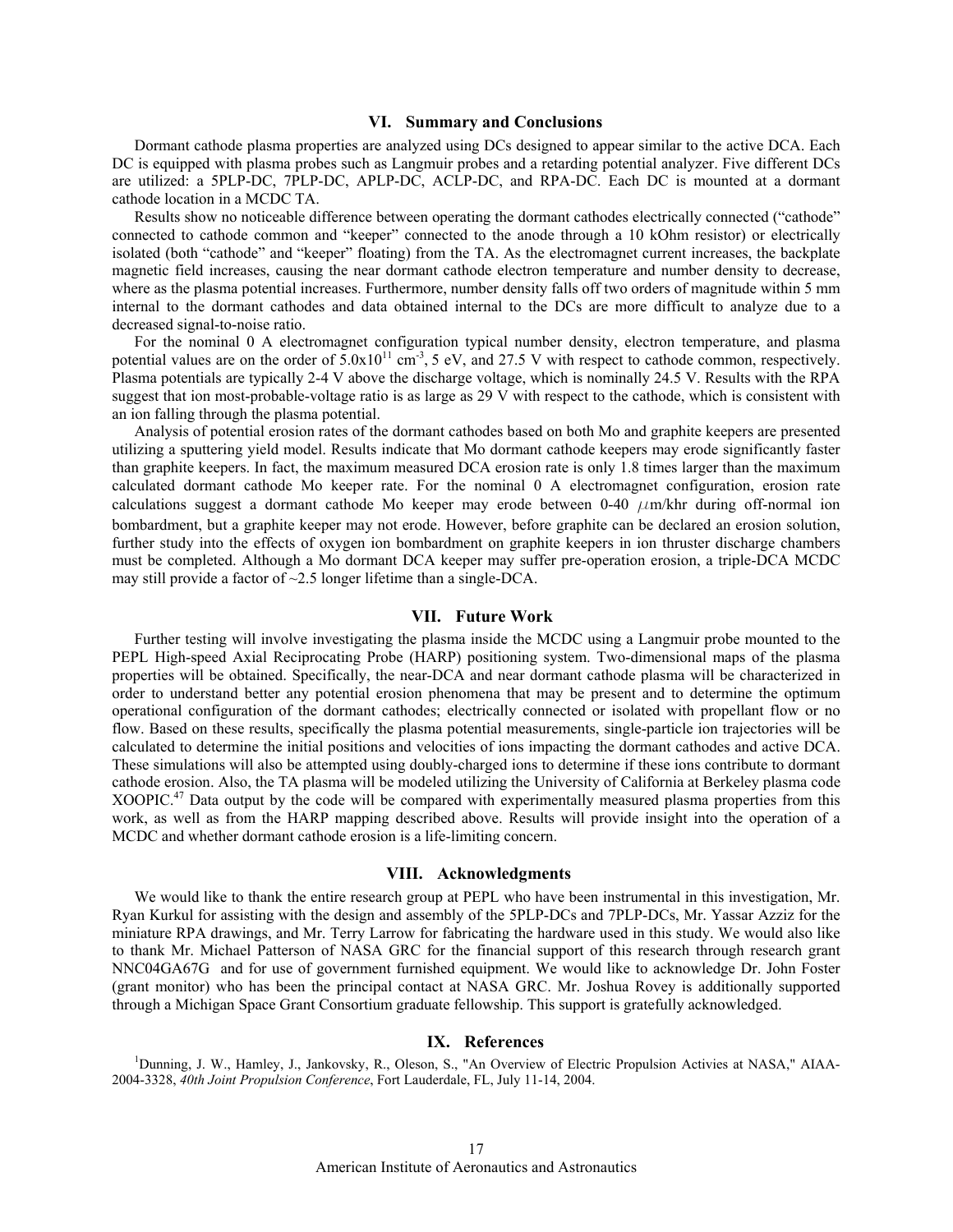2 Elliott, F., Foster, J. E., Patterson, M. J., "An Overview of the High Power Electric Propulsion (HiPEP) Project," AIAA-2004-3453, *40th Joint Propulsion Conference*, Fort Lauderdale, FL, July 11-14, 2004. 3

Foster, J. E., Haag, T. W., Kamhawi, H., Patterson, M. J., Malone, S., Elliott, F., Williams, G. J., Sovey, J. S., Carpenter, C., "The High Power Electric Propulsion Thruster," AIAA-2004-3812, *40th Joint Propulsion Conference*, Fort Lauderdale, FL, July 11-14, 2004. 4

Patterson, M. J., Roman, R. F., Foster, J. E., "Ion Engine Development for Interstellar Precursor Missions," AIAA-2000- 3811, *36th Joint Propulsion Conference*, Huntsville, AL, July 16-19, 2000. 5

Oleson, S., "Electric Propulsion Technology Development for the Jupiter Icy Moon Orbiter Project," AIAA-2004-3449, *40th Joint Propulsion Conference*, Fort Lauderdale, FL., July 11-14, 2004.

Rawlin, V. K., Williams, G. J., Pinero, L., Roman, R. F., "Status of Ion Engine Development for High Power, High Specific Impulse Missions," IEPC-01-096, *27th International Electric Propulsion Conference*, Pasadena, CA, October 15-19, 2001. 7

Sengupta, A., Brophy, J. R., Anderson, J. R., Garner, C. E., de Groh, K., Karniotis, T., Banks, B., "An Overview of the Results from the 30,000 Hr Life Test of Deep Space 1 Flight Spare Ion Engine," AIAA-2004-3608, *40th Joint Propulsion* 

Conference, Fort Lauderdale, FL, July 11-14, 2004.<br><sup>8</sup>Sengupta, A., Brophy, J. R., Goodfellow, K., "Status of the Extended Life Test of the Deep Space 1 flight spare engine after 30,352 hours of operation," AIAA-2003-4558, *39th Joint Propulsion Conference*, Huntsville, AL, July 20-23, 2003. 9

<sup>9</sup> Kamhawi, H., Soulas, G. C., Patterson, M. J., Frandina, M. M., "NEXT Ion Engine 2000 Hr Wear Test Plume and Erosion Results," AIAA-2004-3792, 40th Joint Propulsion Conference, Fort Lauderdale, FL, July 11-14, 2004.

<sup>10</sup>Domonkos, M. T., Foster, C., Soulas, G. C., "Wear Testing and Analysis of Ion Engine Discharge Cathode Keeper,"<br>Journal of Propulsion and Power, Vol. 21, No. 1, pp. 102-110, Jan.-Feb. 2005.

<sup>11</sup> Poeschel, R. L., "Development of Advanced inert-gas ion thrusters," NAS3-22474, Hughes Research Laboratories, Malibu,

June 1983.<br><sup>12</sup>King, L. B., "Transport-Property and Mass Spectral Measurements in the Plasma Exhaust Plume of a Hall effect Space<br>Propulsion System," Doctoral Thesis, Dept. of Aerospace Engineering, University of Michigan,

<sup>13</sup>Garner, C. E., Brophy, J. R., Polk, J. E., Pless, L. C., "Cyclic Endurance Test of a SPT-100 Stationary Plasma thruster,"<br>AIAA-94-2856, 30th Joint Propulsion Conference, Indianapolis, IN, June 27-29, 1994.

<sup>14</sup>Garner, C. E., Brophy, J. R., Polk, J. E., Pless, L. C., <sup>"</sup>A 5,730 Hr Cyclic Endurance Test of the SPT-100," AIAA-95-2667, 31st Joint Propulsion Conference. San Diego, CA, July 10-12, 1995.

<sup>15</sup>Day, M., Kim, V., Kozlov, V. I., Popov, G. A., Skrylnikov, A. I., "Investigation of the nonoperating cathode erosion reasons," AIAA-96-2710, 32nd Joint Propulsion Conference, Lake Buena Vista, FL, July 1-3, 1996.<br><sup>16</sup>Dushman, S., *Scientific Foundations of Vacuum Technique*, Vol. 4, Wiley, New York, 1958.<br><sup>17</sup>Walker, M. L. R., Gallimore,

*of Scientific Instruments*, Vol. 76, May 2005.<br><sup>18</sup>Rovey, J. L., Gallimore, A. D., "Design and Operation of a Multiple-Cathode, High-Power, Rectangular Discharge<br>Chamber," AIAA-2005-4407, 41st Joint Propulsion Conference,

<sup>9</sup>Brophy, J. R., "Simulated Ion Thruster Operation Without Beam Extraction," AIAA-90-2655, 21st International Electric Propulsion Conference, Orlando, FL, July 18-20, 1990.<br><sup>20</sup>Hutchinson, I. H., *Principles of Plasma Diagnostics*, Second Ed., Cambridge Universitiy Press, Cambridge, 2002.<br><sup>21</sup>Hofer, R. R., "Development and Characterization

Doctoral Thesis, Dept. of Aerospace Engineering, University of Michigan, Ann Arbor, MI, 2004. <sup>22</sup>Azziz, Y., Martinez-Sanchez, M., Szabo, J., "Effects of Voltage and Plasma Oscillations on Plume Divergence of a High

Specific-Impulse Hall thruster," AIAA-2005-4403, 41st Joint Propulsion Conference, Tucson, AZ, July 10-13, 2005.<br><sup>23</sup>Herman, D. A., Gallimore, A. D., "Discharge Chamber Plasma Structure of a 30-cm NSTAR-type Ion Engine," A

2004-3794, *40th Joint Propulsion Conference*, Fort Lauderdale, FL, July 11-14, 2004.<br><sup>24</sup>Wilbur, P. J., Isaacson, J., "Plasma Property Contours in a 15 cm Hollow Cathode Kaufman thruster," Dept. of Mechanical<br>Engineering,

<sup>25</sup>Goebel, D. M., Polk, J. E., Sengupta, A., "Discharge Chamber Performance of the NEXIS Ion Thruster," AIAA-2004-3813,

*40th Joint Propulsion Conference*, Fort Lauderdale, FL, July 11-14, 2004.<br><sup>26</sup>Bohm, D., "Minimum Ionic Kinetic Energy for a Stable Sheath," The Characteristics of Electrical Discharges in Magnetic Fields, A. Guthrie and R

<sup>27</sup> Laframboise, J. G., "Theory of Spherical and Cylindrical Langmuir probes in a Collisionless, Maxwellian Plasma at Rest," UTIAS Report No. 100, Institute for Aerospace Studies, University of Toronto, Toronto, Canada,

<sup>28</sup>Steinbrüchel, C., Journal of the Electrochemical Society, Vol. 130, pp. 648,<br><sup>29</sup>Chen, F. F., "Electric Probes," Plasma Diagnostic Techniques, R. H. Huddlestone and S. L. Leonard, eds., Academic Press,

New York,1965.<br><sup>30</sup>Laframboise, J. G., Parker, L. W., "Probe Design for Orbit-Limited Current Collection," *Physics of Fluids*, Vol. 16, No. 5, pp. 629-636, May 1973.

<sup>31</sup>Beattie, J. R., "Numerical Procedure for Analyzing Langmuir Probe Data," *AIAA Journal*, Vol. 13, No. 7, pp. 950-952, July <sup>32</sup>Reinsche, C. H., "Smoothing by spline functions," *Numerische Mathematik*, Vol. 10, pp. 177-183, 1967.<br><sup>32</sup>Foster, J. E., Gallimore, A. D., "The effect of an auxiliary discharge on anode sheath potentials in a transver

*Journal of Applied Physics*, Vol. 81, No. 8, pp. 3422-3432, April 1997.